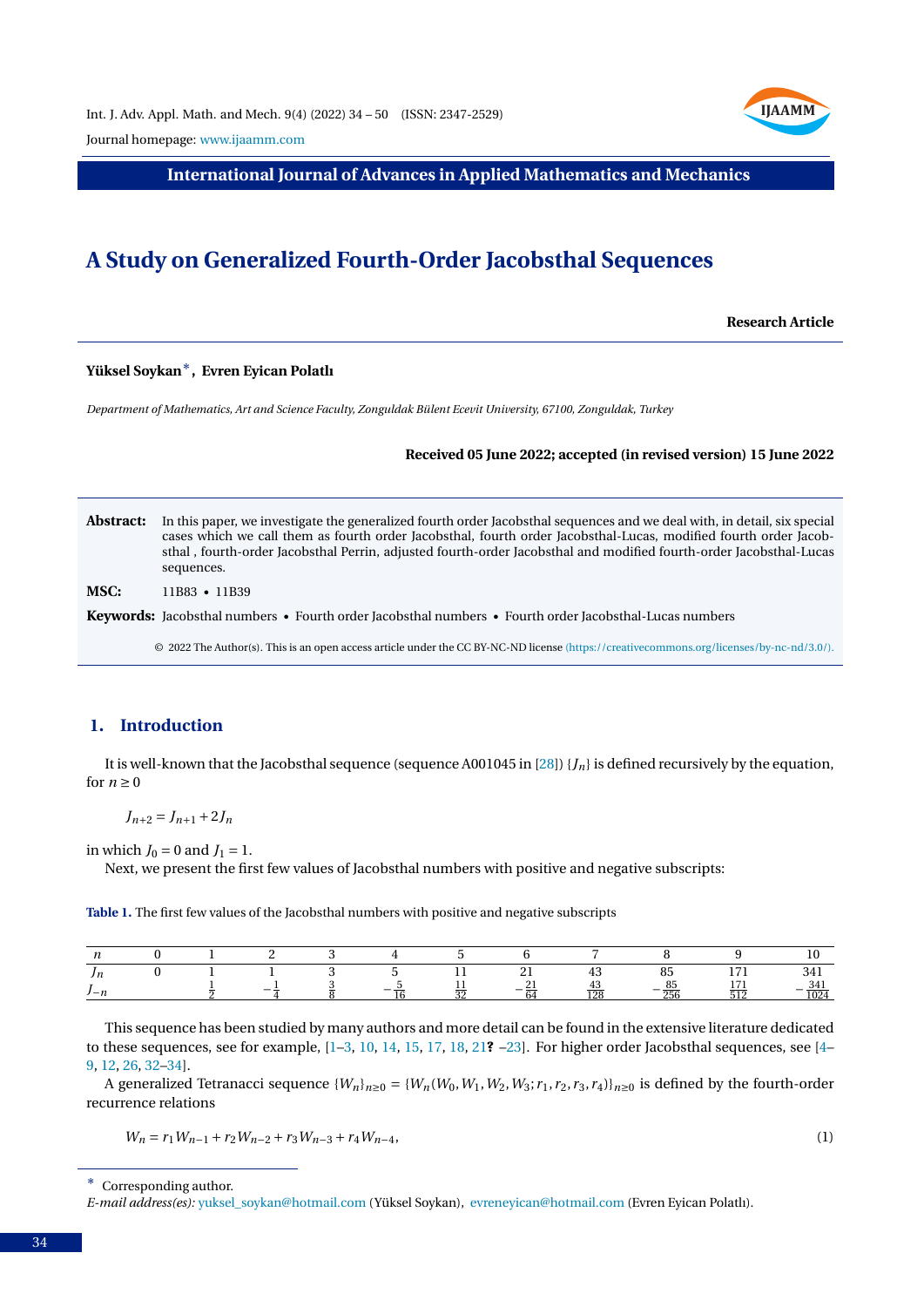where the initial values  $W_0, W_1, W_2, W_3$  are arbitrary complex (or real) numbers and  $r_1, r_2, r_3, r_4$  are real numbers. Tetranacci sequence has been studied by many authors and more detail can be found in the extensive literature dedicated to these sequences, see for example [\[16\]](#page-15-9), [\[24\]](#page-16-7),[\[25\]](#page-16-8),[\[27\]](#page-16-9),[\[30\]](#page-16-10),[\[35\]](#page-16-11),[\[36\]](#page-16-12).

The sequence  ${W_n}_{n\geq0}$  can be extended to negative subscripts by defining

$$
W_{-n} = -\frac{r_3}{r_4}W_{-(n-1)} - \frac{r_2}{r_4}W_{-(n-2)} - \frac{r_1}{r_4}W_{-(n-3)} + \frac{1}{r_4}W_{-(n-4)}
$$

for  $n = 1, 2, 3, \dots$  Therefore, recurrence [\(1\)](#page-0-0) holds for all integer *n*.

In this paper we consider the case  $r_1 = r_2 = r_3$ ,  $r_4 = 2$  and in this case we write  $V_n = W_n$ . A generalized fourth order Jacobsthal sequence  $\{V_n\}_{n\geq 0} = \{V_n(V_0, V_1, V_2, V_3)\}_{n\geq 0}$  is defined by the fourth-order recurrence relations

$$
V_n = V_{n-1} + V_{n-2} + V_{n-3} + 2V_{n-4}
$$
\n<sup>(2)</sup>

with the initial values  $V_0 = c_0$ ,  $V_1 = c_1$ ,  $V_2 = c_2$ ,  $V_3 = c_3$  not all being zero. The sequence  $\{V_n\}_{n\geq 0}$  can be extended to negative subscripts by defining

$$
V_{-n} = -\frac{1}{2}V_{-(n-1)} - \frac{1}{2}V_{-(n-2)} - \frac{1}{2}V_{-(n-3)} + \frac{1}{2}V_{-(n-4)}
$$

for  $n = 1, 2, 3, \dots$  Therefore, recurrence [\(2\)](#page-1-0) holds for all integer *n*.

As  ${V_n}$  is a fourth order recurrence sequence (difference equation), it's characteristic equation is

$$
x^4 - x^3 - x^2 - x - 2 = 0.\tag{3}
$$

The roots  $\alpha$ ,  $\beta$ ,  $\gamma$  and  $\delta$  of Equation [\(3\)](#page-1-1) are given by

$$
\alpha = -1,
$$
  
\n
$$
\beta = 2,
$$
  
\n
$$
\gamma = i,
$$
  
\n
$$
\delta = -i.
$$

Note that we have the following identities:

$$
\alpha + \beta + \gamma + \delta = 1,
$$
  
\n
$$
\alpha\beta + \alpha\gamma + \alpha\delta + \beta\gamma + \beta\delta + \gamma\delta = -1,
$$
  
\n
$$
\alpha\beta\gamma + \alpha\beta\delta + \alpha\gamma\delta + \beta\gamma\delta = 1,
$$
  
\n
$$
\alpha\beta\gamma\delta = -2.
$$

The first few generalized fourth order Jacobsthal numbers with positive subscript and negative subscript are given in the following Table 2.

**Table 2.** A few generalized fourth order Jacobsthal numbers

| n            | $V_n$                           | $V_{-n}$                                                                                                                             |
|--------------|---------------------------------|--------------------------------------------------------------------------------------------------------------------------------------|
| $\mathbf{0}$ | $V_0$                           | $\cdots$                                                                                                                             |
|              |                                 |                                                                                                                                      |
| 2            | V2                              | Vз<br>V٥<br>÷ Vo                                                                                                                     |
| 3            | $V_3$                           | Vз                                                                                                                                   |
| 4            | $2V_0 + V_1 + V_2 + V_3$        | V٥                                                                                                                                   |
| 5            | $2V_0 + 3V_1 + 2V_2 + 2V_3$     | V٥                                                                                                                                   |
| 6            | $4V_0 + 4V_1 + 5V_2 + 4V_3$     | Vo<br>πā                                                                                                                             |
|              | $8V_0 + 8V_1 + 8V_2 + 9V_3$     | Vą<br>$V_2$<br>$\overline{128}$<br>128<br>$\overline{128}$                                                                           |
| 8            | $18V_0 + 17V_1 + 17V_2 + 17V_3$ | $V_2$ –<br>$V_0$<br>$\frac{17}{256}V_3$<br>256                                                                                       |
| 9            | $34V_0 + 35V_1 + 34V_2 + 34V_3$ | $\frac{111}{128}$<br>$\frac{239}{256}$<br>$\frac{239}{239}$<br>$\frac{239}{512}$<br>$\frac{273}{512}V_0$<br>$\frac{273}{512}$<br>512 |
| 10           | $68V_0 + 68V_1 + 73V_2 + 68V_3$ | 751<br>273<br>$\frac{273}{1024}V_3$<br>$V_0$<br>1024<br>1024<br>1024                                                                 |

Now we define six special case of the sequence  $\{V_n\}$ . Fourth-order Jacobsthal sequence  $\{J_n^{(4)}\}_{n\geq0}$ , fourth-order Jacobsthal-Lucas sequence { $j_n^{(4)}\}_{n≥0}$ , modified fourth-order Jacobsthal sequence {K $_n^{(4)}\}_{n≥0}$ , fourth-order Jacobsthal

<span id="page-1-1"></span><span id="page-1-0"></span>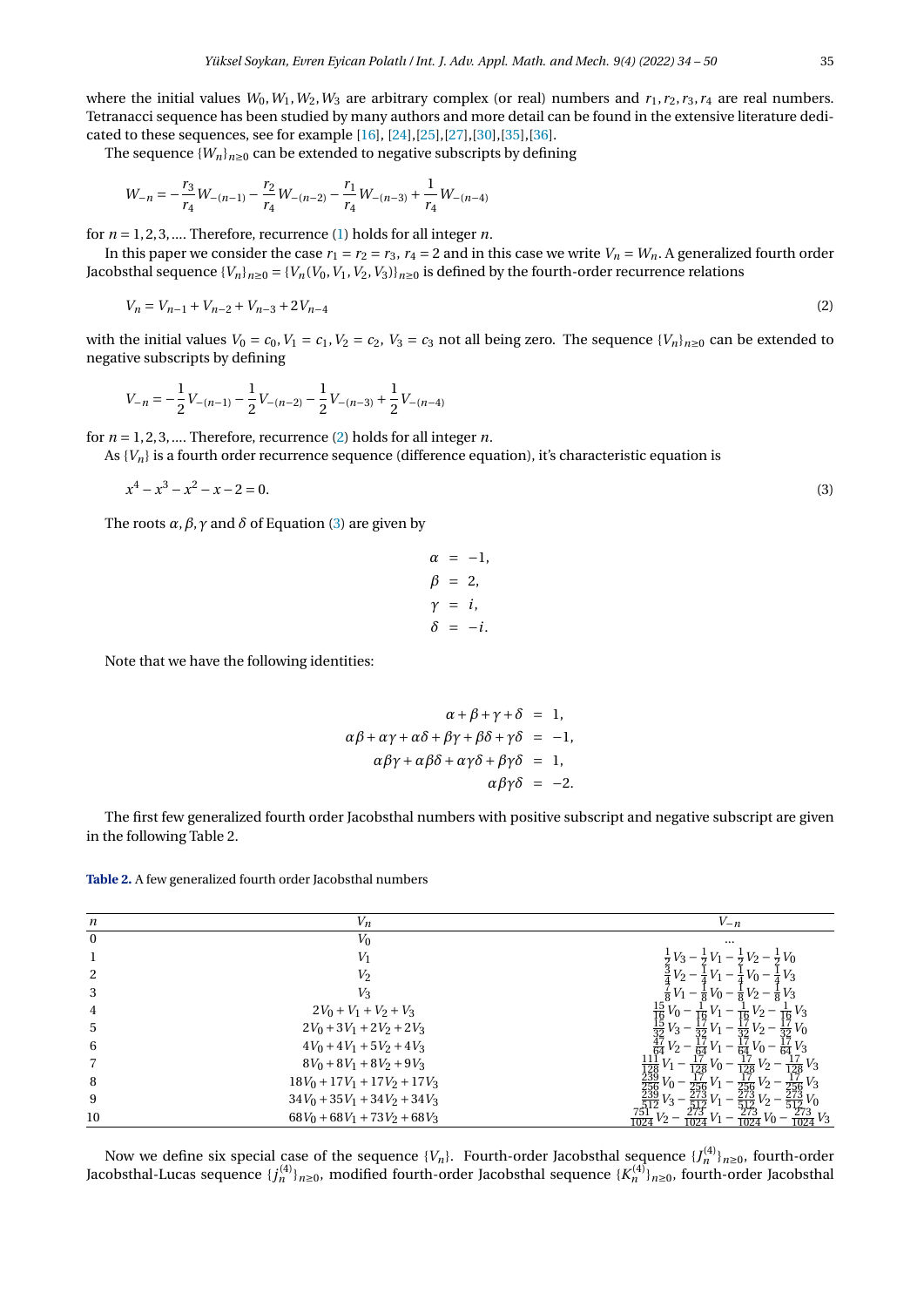Perrin sequence { $Q^{(4)}_{n}$ } $_{n\geq0}$  , adjusted fourth-order Jacobsthal sequence { $S^{(4)}_{n}$ } $_{n\geq0}$  and modified fourth-order Jacobsthal-Lucas sequence  $\{R_n^{(4)}\}_{n\geq 0}$  are defined, respectively, by the fourth-order recurrence relations

<span id="page-2-0"></span>
$$
J_{n+4} = J_{n+3} + J_{n+2} + J_{n+1} + 2J_n, \ J_0 = 0, J_1 = 1, J_2 = 1, J_3 = 2,
$$
\n<sup>(4)</sup>

$$
j_{n+4} = j_{n+3} + j_{n+2} + j_{n+1} + 2j_n, \ \ j_0 = 2, j_1 = 1, j_2 = 5, j_3 = 10,
$$
\n<sup>(5)</sup>

$$
K_{n+4} = K_{n+3} + K_{n+2} + K_{n+1} + 2K_n, K_0 = 3, K_1 = 1, K_2 = 3, K_3 = 10,
$$
\n
$$
(6)
$$

$$
Q_{n+4} = Q_{n+3} + Q_{n+2} + Q_{n+1} + 2Q_n, \ Q_0 = 3, Q_1 = 0, Q_2 = 2, Q_3 = 8,
$$
\n<sup>(7)</sup>

$$
S_{n+4} = S_{n+3} + S_{n+2} + S_{n+1} + 2S_n, \ S_0 = 0, S_1 = 1, S_2 = 1, S_3 = 2,
$$
\n(8)

$$
R_{n+4} = R_{n+3} + R_{n+2} + R_{n+1} + 2R_n, \ R_0 = 4, R_1 = 1, R_2 = 3, R_3 = 7,
$$
\n(9)

The sequences  $\{J_n^{(4)}\}_{n\geq0},$   $\{j_n^{(4)}\}_{n\geq0},$   $\{K_n^{(4)}\}_{n\geq0},$   $Q_n^{(4)}\}_{n\geq0},$   $\{S_n^{(4)}\}_{n\geq0}$  and  $\{R_n^{(4)}\}_{n\geq0}$  can be extended to negative subscripts by defining

$$
J_{-n}^{(4)} = -\frac{1}{2}J_{-(n-1)}^{(4)} - \frac{1}{2}J_{-(n-2)}^{(4)} - \frac{1}{2}J_{-(n-3)}^{(4)} + \frac{1}{2}J_{-(n-4)}^{(4)},
$$
\n(10)

$$
j_{-n}^{(4)} = -\frac{1}{2}j_{-(n-1)}^{(4)} - \frac{1}{2}j_{-(n-2)}^{(4)} - \frac{1}{2}j_{-(n-3)}^{(4)} + \frac{1}{2}j_{-(n-4)}^{(4)},
$$
\n(11)

$$
K_{-n}^{(4)} = -\frac{1}{2} K_{-(n-1)}^{(4)} - \frac{1}{2} K_{-(n-2)}^{(4)} - \frac{1}{2} K_{-(n-3)}^{(4)} + \frac{1}{2} K_{-(n-4)}^{(4)},
$$
\n(12)

$$
Q_{-n}^{(4)} = -\frac{1}{2}Q_{-(n-1)}^{(4)} - \frac{1}{2}Q_{-(n-2)}^{(4)} - \frac{1}{2}Q_{-(n-3)}^{(4)} + \frac{1}{2}Q_{-(n-4)}^{(4)},
$$
\n(13)

$$
S_{-n}^{(4)} = -\frac{1}{2}S_{-(n-1)}^{(4)} - \frac{1}{2}S_{-(n-2)}^{(4)} - \frac{1}{2}S_{-(n-3)}^{(4)} + \frac{1}{2}S_{-(n-4)}^{(4)},
$$
\n(14)

$$
R_{-n}^{(4)} = -\frac{1}{2}R_{-(n-1)}^{(4)} - \frac{1}{2}R_{-(n-2)}^{(4)} - \frac{1}{2}R_{-(n-3)}^{(4)} + \frac{1}{2}R_{-(n-4)}^{(4)}.
$$
 (15)

for  $n = 1, 2, 3, \dots$  respectively. Therefore, recurrences [\(4\)](#page-2-0)-[\(9\)](#page-2-0) hold for all integer *n*.

Next, we present the first few values of the fourth order Jacobsthal, fourth order Jacobsthal-Lucas, modified fourth order Jacobsthal, fourth-order Jacobsthal Perrin, adjusted fourth-order Jacobsthal and modified fourth-order Jacobsthal-Lucas numbers with positive and negative subscripts:

**Table 3.** The first few values of the special fourth-order numbers with positive and negative subscripts

| n                               |   | റ | 3  |                 |                       | 6                |                    | 8                 | 9                 | 10                  |
|---------------------------------|---|---|----|-----------------|-----------------------|------------------|--------------------|-------------------|-------------------|---------------------|
| $J_n^{(4)}$                     |   |   |    | 3               |                       | 13               | 25                 | 51                | 103               | 205                 |
| $J_{-n}^{(4)}$                  |   |   |    | 16              | $\frac{19}{32}$       | $\frac{13}{64}$  | 77<br>128          | 51<br>256         | $\frac{307}{512}$ | 205<br>1024         |
|                                 | ◠ |   | 10 | 20              | 37                    | 77               | 154                | 308               | 613               | 1229                |
| $j_{n}^{(4)}$<br>$j_{-n}^{(4)}$ |   |   |    | ឨ               | $\overline{16}$       | $\overline{32}$  | $-\frac{89}{64}$   | $\frac{103}{128}$ | $\frac{103}{256}$ | $\frac{103}{512}$   |
|                                 | 3 |   | 10 | 20              | 35                    | 71               | 146                | 292               | 579               | 1159                |
| $K_{n}^{(4)}$<br>$K_{-n}^{(4)}$ |   |   | g  | $\frac{31}{16}$ | $\frac{31}{32}$       | $-\frac{97}{64}$ | $-\frac{161}{128}$ | $\frac{479}{256}$ | $\frac{479}{512}$ | $\frac{1569}{1024}$ |
| $Q_n^{(4)}$                     | 3 |   | 8  | 16              | 26                    | 54               | 112                | 224               | 442               | 886                 |
| $Q_{-n}^{(4)}$                  |   |   | 13 | $\frac{35}{16}$ | $\frac{35}{32}$       | $-\frac{93}{64}$ | $\frac{221}{128}$  | $\frac{547}{256}$ | $\frac{547}{512}$ | $\frac{1501}{1024}$ |
| $S_n^{(4)}$                     |   |   |    | 4               | 9                     | 17               | 34                 | 68                | 137               | 273                 |
| $S_{-n}^{(4)}$                  |   |   |    |                 |                       | $\overline{16}$  | $\frac{15}{32}$    | $-\frac{17}{64}$  | $\frac{17}{128}$  | $\frac{17}{256}$    |
| $R_n^{(4)}$                     |   |   |    | 19              | 31                    | 63               | 127                | 259               | 511               | 1023                |
| $R_{-n}^{(4)}$                  |   |   |    | 49<br>16        | 31<br>$\overline{32}$ | 63<br>64         | 127<br>128         | 769<br>256        | 511<br>512        | 1023<br>1024        |

In the rest of the paper, for easy writing, we drop the superscripts and write  $J_n$ ,  $j_n$ ,  $K_n$ ,  $Q_n$ ,  $S_n$  and  $R_n$  for  $J_n^{(4)}$ ,  $j_n^{(4)}$ ,  $K_n^{(4)}, Q_n^{(4)}, S_n^{(4)}$  and  $R_n^{(4)}$ , respectively. Note that  $J_n, j_n$  and  $S_n$  are the sequences A007909, A226309 and A115451 in [\[28\]](#page-16-0), respectively. *Kn*, *Q<sup>n</sup>* and *R<sup>n</sup>* sequence aren't in the database of http://oeis.org [\[28\]](#page-16-0), yet.

## **2. Generating Functions**

Next, we give the ordinary generating function  $\sum_{n=0}^{\infty} V_n x^n$  of the sequence  $V_n$ .

## **Lemma 2.1.**

*Suppose that*  $f_{V_n}(x) = \sum_{n=0}^{\infty} V_n x^n$  is the ordinary generating function of the generalized fourth-order Jacobsthal sequence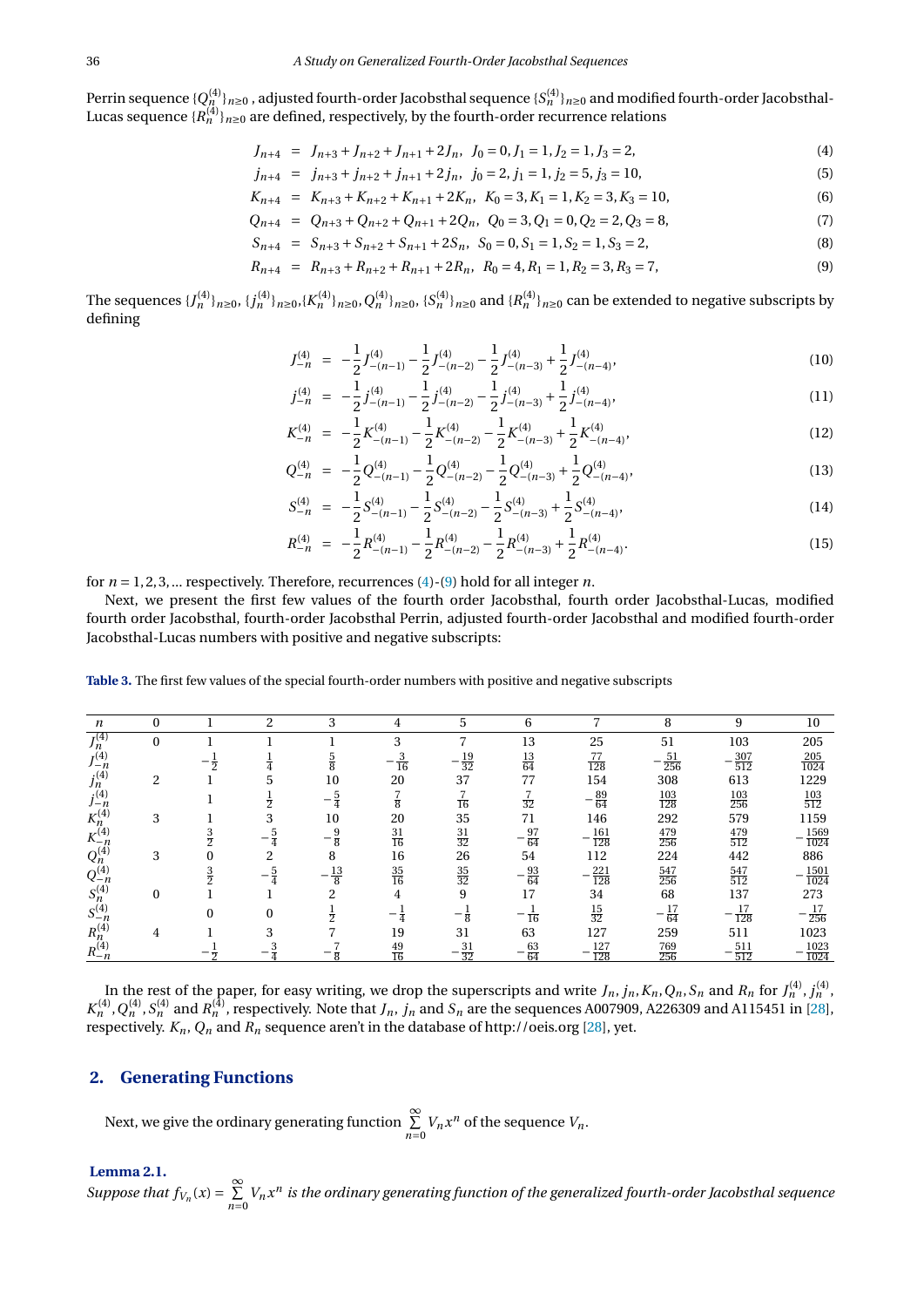${V_n}_{n \geq 0}$ . *Then*,  $\sum_{n=0}^{\infty} V_n x^n$  *is given by* 

$$
\sum_{n=0}^{\infty} V_n x^n = \frac{V_0 + (V_1 - V_0)x + (V_2 - V_1 - V_0)x^2 + (V_3 - V_2 - V_1 - V_0)x^3}{1 - x - x^2 - x^3 - 2x^4}.
$$
\n(16)

**Proof.** Using the definition of generalized fourth-order Jacobsthal numbers, and substracting  $2xf(x)$ ,  $x^2f(x)$ ,  $x^3 f(x)$  and  $x^4 f(x)$  from  $f(x)$  we obtain (note the shift in the index *n* in the third line)

<span id="page-3-0"></span>
$$
(1 - x - x^{2} - x^{3} - 2x^{4}) f_{V_{n}}(x)
$$
\n
$$
= \sum_{n=0}^{\infty} V_{n}x^{n} - x \sum_{n=0}^{\infty} V_{n}x^{n} - x^{2} \sum_{n=0}^{\infty} V_{n}x^{n} - x^{3} \sum_{n=0}^{\infty} V_{n}x^{n} - 2x^{4} \sum_{n=0}^{\infty} V_{n}x^{n}
$$
\n
$$
= \sum_{n=0}^{\infty} V_{n}x^{n} - \sum_{n=0}^{\infty} V_{n}x^{n+1} - \sum_{n=0}^{\infty} V_{n}x^{n+2} - \sum_{n=0}^{\infty} V_{n}x^{n+3} - 2 \sum_{n=0}^{\infty} V_{n}x^{n+4}
$$
\n
$$
= \sum_{n=0}^{\infty} V_{n}x^{n} - \sum_{n=1}^{\infty} V_{n-1}x^{n} - \sum_{n=2}^{\infty} V_{n-2}x^{n} - \sum_{n=3}^{\infty} V_{n-3}x^{n} - 2 \sum_{n=4}^{\infty} V_{n-4}x^{n}
$$
\n
$$
= (V_{0} + V_{1}x + V_{2}x^{2} + V_{3}x^{3}) - (V_{0}x + V_{1}x^{2} + V_{2}x^{3}) - (V_{0}x^{2} + V_{1}x^{3}) - V_{0}x^{3}
$$
\n
$$
+ \sum_{n=4}^{\infty} (V_{n} - V_{n-1} - V_{n-2} - V_{n-3} - 2V_{n-4})x^{n}
$$
\n
$$
= (V_{0} + V_{1}x + V_{2}x^{2} + V_{3}x^{3}) - (V_{0}x + V_{1}x^{2} + V_{2}x^{3}) - (V_{0}x^{2} + V_{1}x^{3}) - V_{0}x^{3}
$$
\n
$$
= V_{0} + (V_{1} - V_{0})x + (V_{2} - V_{1} - V_{0})x^{2} + (V_{3} - V_{2} - V_{1} - V_{0})x^{3}
$$

Rearranging above equation, we obtain

$$
\sum_{n=0}^{\infty} V_n x^n = \frac{V_0 + (V_1 - V_0)x + (V_2 - V_1 - V_0)x^2 + (V_3 - V_2 - V_1 - V_0)x^3}{1 - x - x^2 - x^3 - 2x^4}.
$$

The previous Lemma gives the following results as particular examples.

#### **Corollary 2.1.**

*Generated functions of fourth-order Jacobsthal, fourth-order Jacobsthal-Lucas , modified fourth-order Jacobsthal*, *fourth-order Jacobsthal Perrin , adjusted fourth-order Jacobsthal and modified fourth-order Jacobsthal-Lucas sequences are*

$$
\sum_{n=0}^{\infty} J_n x^n = \frac{x - x^3}{1 - x - x^2 - x^3 - 2x^4},
$$
  

$$
\sum_{n=0}^{\infty} j_n x^n = \frac{2 - x + 2x^2 + 2x^3}{1 - x - x^2 - x^3 - 2x^4},
$$
  

$$
\sum_{n=0}^{\infty} K_n x^n = \frac{3 - 2x - x^2 + 3x^3}{1 - x - x^2 - x^3 - 2x^4},
$$
  

$$
\sum_{n=0}^{\infty} Q_n x^n = \frac{3 - 3x - x^2 + 3x^3}{1 - x - x^2 - x^3 - 2x^4},
$$
  

$$
\sum_{n=0}^{\infty} S_n x^n = \frac{x}{1 - x - x^2 - x^3 - 2x^4},
$$
  

$$
\sum_{n=0}^{\infty} R_n x^n = \frac{4 - 3x - 2x^2 - x^3}{1 - x - x^2 - x^3 - 2x^4},
$$

*respectively.*

## **3. Obtaining Binet Formula From Generating Function**

<span id="page-3-1"></span>We next find Binet formula of generalized fourth order Jacobsthal numbers {*Vn*} by the use of generating function for  $V_n$ .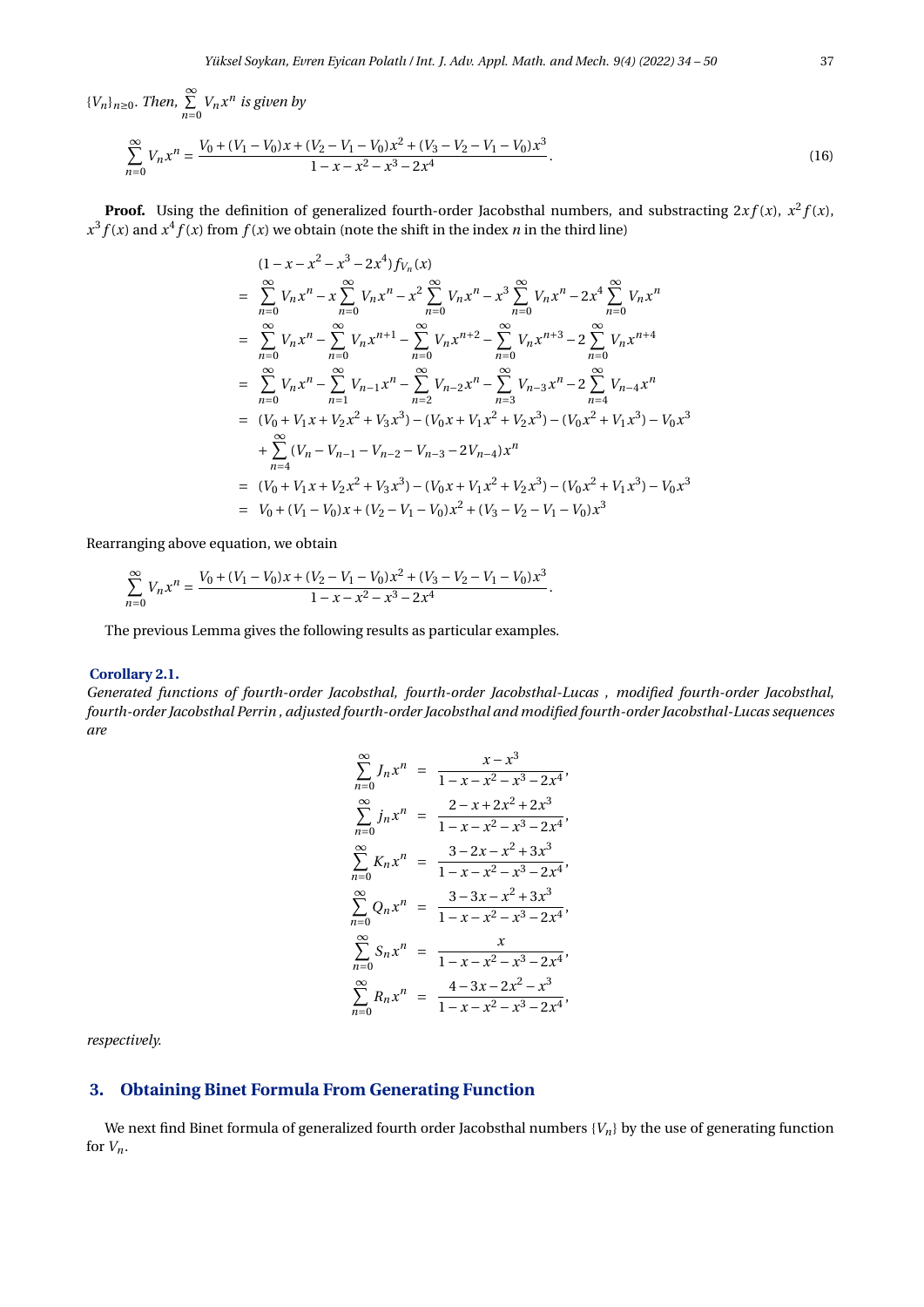## **Theorem 3.1.**

*(Binet formula of generalized fourth order Jacobsthal numbers)*

<span id="page-4-2"></span>
$$
V_n = \frac{d_1 \alpha^n}{(\alpha - \beta)(\alpha - \gamma)(\alpha - \delta)} + \frac{d_2 \beta^n}{(\beta - \alpha)(\beta - \gamma)(\beta - \delta)} \tag{17}
$$

$$
+\frac{d_3\gamma^n}{(\gamma-\alpha)(\gamma-\beta)(\gamma-\delta)}+\frac{d_4\delta^n}{(\delta-\alpha)(\delta-\beta)(\delta-\gamma)}
$$
(18)

*where*

$$
d_1 = V_0 \alpha^3 + (V_1 - V_0) \alpha^2 + (V_2 - V_1 - V_0) \alpha + (V_3 - V_2 - V_1 - V_0),
$$
  
\n
$$
d_2 = V_0 \beta^3 + (V_1 - V_0) \beta^2 + (V_2 - V_1 - V_0) \beta + (V_3 - V_2 - V_1 - V_0),
$$
  
\n
$$
d_3 = V_0 \gamma^3 + (V_1 - V_0) \gamma^2 + (V_2 - V_1 - V_0) \gamma + (V_3 - V_2 - V_1 - V_0),
$$
  
\n
$$
d_4 = V_0 \delta^3 + (V_1 - V_0) \delta^2 + (V_2 - V_1 - V_0) \delta + (V_3 - V_2 - V_1 - V_0).
$$

*Proof.* Let

 $h(x) = 1 - x - x^2 - x^3 - 2x^4$ .

Then for some *α*,*β*,*γ* and *δ* we write

$$
h(x) = (1 - \alpha x)(1 - \beta x)(1 - \gamma x)(1 - \delta x)
$$

<span id="page-4-0"></span>i.e.,

$$
1 - x - x2 - x3 - 2x4 = (1 - \alpha x)(1 - \beta x)(1 - \gamma x)(1 - \delta x).
$$
 (19)

Hence  $\frac{1}{\alpha}$ ,  $\frac{1}{\beta}$ ,  $\frac{1}{\gamma}$  ve  $\frac{1}{\delta}$  are the roots of *h*(*x*). This gives  $\alpha, \beta, \gamma$  and  $\delta$  as the roots of

$$
h(\frac{1}{x}) = 1 - \frac{1}{x} - \frac{1}{x^2} - \frac{1}{x^3} - \frac{2}{x^4} = 0.
$$

This implies  $x^4 - x^3 - x^2 - x - 2 = 0$ . Now, by [\(16\)](#page-3-0) and [\(19\)](#page-4-0), it follows that

$$
\sum_{n=0}^{\infty}V_nx^n=\frac{V_0+(V_1-V_0)x+(V_2-V_1-V_0)x^2+(V_3-V_2-V_1-V_0)x^3}{(1-\alpha x)(1-\beta x)(1-\gamma x)(1-\delta x)}.
$$

Then we write

<span id="page-4-1"></span>
$$
\frac{V_0 + (V_1 - V_0)x + (V_2 - V_1 - V_0)x^2 + (V_3 - V_2 - V_1 - V_0)x^3}{(1 - \alpha x)(1 - \beta x)(1 - \gamma x)(1 - \delta x)}
$$
(20)

$$
= \frac{A_1}{(1 - \alpha x)} + \frac{A_2}{(1 - \beta x)} + \frac{A_3}{(1 - \gamma x)} + \frac{A_4}{(1 - \delta x)}.
$$
 (21)

So

$$
V_0 + (V_1 - V_0)x + (V_2 - V_1 - V_0)x^2 + (V_3 - V_2 - V_1 - V_0)x^3
$$
  
=  $A_1(1 - \beta x)(1 - \gamma x)(1 - \delta x) + A_2(1 - \alpha x)(1 - \gamma x)(1 - \delta x)$   
+  $A_3(1 - \alpha x)(1 - \beta x)(1 - \delta x) + A_4(1 - \alpha x)(1 - \beta x)(1 - \gamma x).$ 

If we consider 
$$
x = \frac{1}{\alpha}
$$
, we get  $V_0 + (V_1 - V_0)\frac{1}{\alpha} + (V_2 - V_1 - V_0)\frac{1}{\alpha^2} + (V_3 - V_2 - V_1 - V_0)\frac{1}{\alpha^3} = A_1(1 - \frac{\beta}{\alpha})(1 - \frac{\gamma}{\alpha})(1 - \frac{\delta}{\alpha})$ . This gives

$$
A_1 = \frac{\alpha^3 (V_0 + (V_1 - V_0) \frac{1}{\alpha} + (V_2 - V_1 - V_0) \frac{1}{\alpha^2} + (V_3 - V_2 - V_1 - V_0) \frac{1}{\alpha^3})}{(\alpha - \beta)(\alpha - \gamma)(\alpha - \delta)}
$$
  
= 
$$
\frac{V_0 \alpha^3 + (V_1 - V_0) \alpha^2 + (V_2 - V_1 - V_0) \alpha + (V_3 - V_2 - V_1 - V_0)}{(\alpha - \beta)(\alpha - \gamma)(\alpha - \delta)}.
$$

Similarly, we obtain

$$
A_2 = \frac{V_0 \beta^3 + (V_1 - V_0)\beta^2 + (V_2 - V_1 - V_0)\beta + (V_3 - V_2 - V_1 - V_0)}{(\beta - \alpha)(\beta - \gamma)(\beta - \delta)},
$$
  
\n
$$
A_3 = \frac{V_0 \gamma^3 + (V_1 - V_0)\gamma^2 + (V_2 - V_1 - V_0)\gamma + (V_3 - V_2 - V_1 - V_0)}{(\gamma - \alpha)(\gamma - \beta)(\gamma - \delta)},
$$
  
\n
$$
A_4 = \frac{V_0 \delta^3 + (V_1 - V_0)\delta^2 + (V_2 - V_1 - V_0)\delta + (V_3 - V_2 - V_1 - V_0)}{(\delta - \alpha)(\delta - \beta)(\delta - \gamma)}.
$$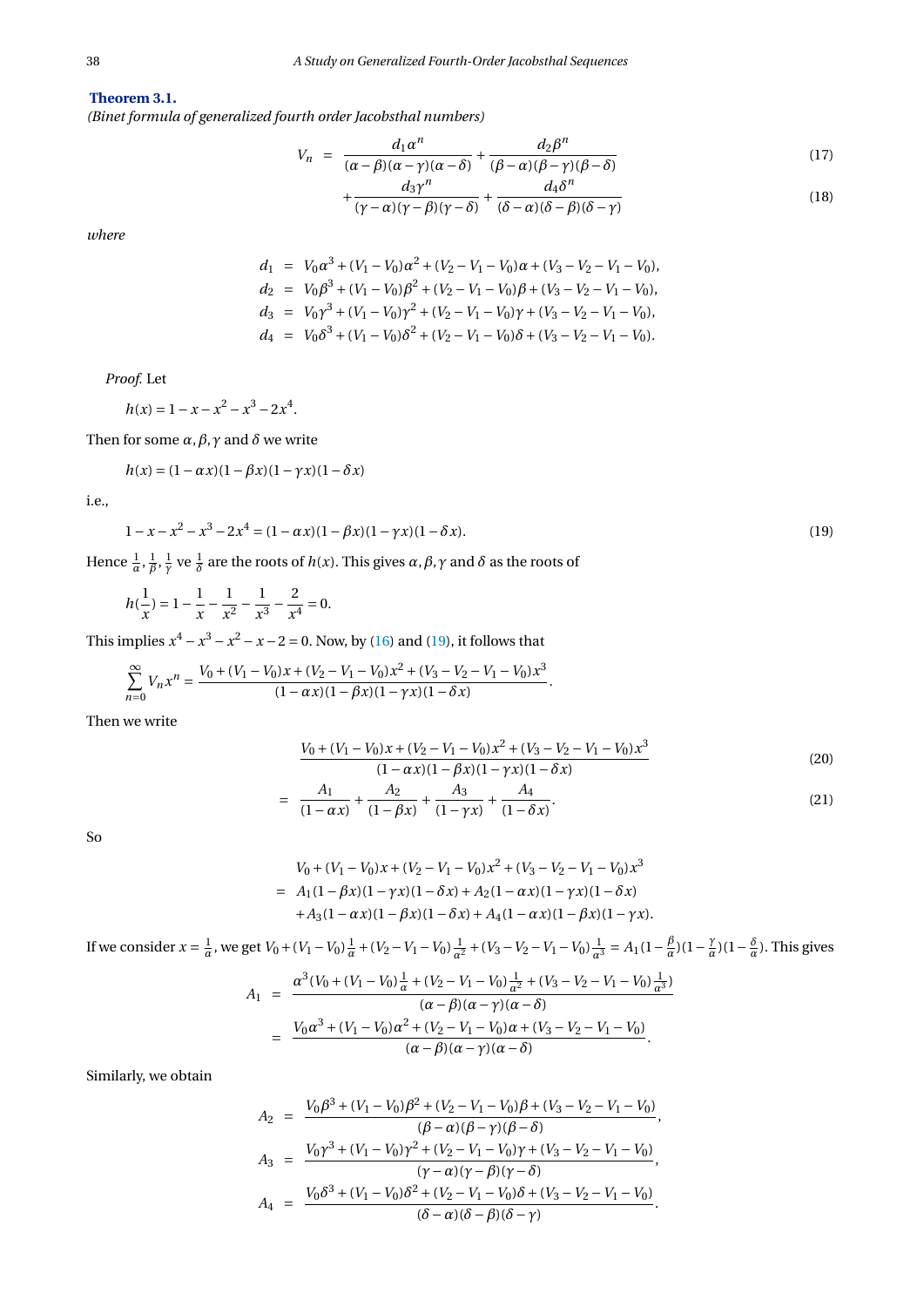Thus [\(20\)](#page-4-1) can be written as

$$
\sum_{n=0}^{\infty} V_n x^n = A_1 (1 - \alpha x)^{-1} + A_2 (1 - \beta x)^{-1} + A_3 (1 - \gamma x)^{-1} + A_4 (1 - \delta x)^{-1}.
$$

This gives

$$
\sum_{n=0}^{\infty} V_n x^n = A_1 \sum_{n=0}^{\infty} \alpha^n x^n + A_2 \sum_{n=0}^{\infty} \beta^n x^n + A_3 \sum_{n=0}^{\infty} \gamma^n x^n + A_4 \sum_{n=0}^{\infty} \delta^n x^n
$$

$$
= \sum_{n=0}^{\infty} (A_1 \alpha^n + A_2 \beta^n + A_3 \gamma^n + A_4 \delta^n) x^n.
$$

Therefore, comparing coefficients on both sides of the above equality, we obtain

$$
V_n = A_1 \alpha^n + A_2 \beta^n + A_3 \gamma^n + A_4 \delta^n.
$$

where

$$
A_1 = \frac{V_0 \alpha^3 + (V_1 - V_0) \alpha^2 + (V_2 - V_1 - V_0) \alpha + (V_3 - V_2 - V_1 - V_0)}{(\alpha - \beta)(\alpha - \gamma)(\alpha - \delta)},
$$
  
\n
$$
A_2 = \frac{V_0 \beta^3 + (V_1 - V_0) \beta^2 + (V_2 - V_1 - V_0) \beta + (V_3 - V_2 - V_1 - V_0)}{(\beta - \alpha)(\beta - \gamma)(\beta - \delta)},
$$
  
\n
$$
A_3 = \frac{V_0 \gamma^3 + (V_1 - V_0) \gamma^2 + (V_2 - V_1 - V_0) \gamma + (V_3 - V_2 - V_1 - V_0)}{(\gamma - \alpha)(\gamma - \beta)(\gamma - \delta)},
$$
  
\n
$$
A_4 = \frac{V_0 \delta^3 + (V_1 - V_0) \delta^2 + (V_2 - V_1 - V_0) \delta + (V_3 - V_2 - V_1 - V_0)}{(\delta - \alpha)(\delta - \beta)(\delta - \gamma)},
$$

and then we get [\(17\)](#page-4-2).

Next, using Theorem [3.1,](#page-3-1) we present the Binet formulas of fourth-order Jacobsthal, Jacobsthal-Lucas, modified Jacobsthal and Jacobsthal Perrin sequences.

### **Corollary 3.1.**

*Binet formulas of fourth-order Jacobsthal, fourth-order Jacobsthal-Lucas, modified fourth-order Jacobsthal*, *fourthorder Jacobsthal Perrin, adjusted fourth-order Jacobsthal and modified fourth-order Jacobsthal-Lucas sequences are*

$$
J_n = \frac{(\alpha^2 - 1)}{(\alpha - \beta)(\alpha - \gamma)(\alpha - \delta)} \alpha^n + \frac{(\beta^2 - 1)}{(\beta - \alpha)(\beta - \gamma)(\beta - \delta)} \beta^n
$$
  
+ 
$$
\frac{(\gamma^2 - 1)}{(\gamma - \alpha)(\gamma - \beta)(\gamma - \delta)} \gamma^n + \frac{(\delta^2 - 1)}{(\delta - \alpha)(\delta - \beta)(\delta - \gamma)} \delta^n,
$$
  

$$
j_n = \frac{(2\alpha^3 - \alpha^2 + 2\alpha + 2)}{(\alpha - \beta)(\alpha - \gamma)(\alpha - \delta)} \alpha^n + \frac{(2\beta^3 - \beta^2 + 2\beta + 2)}{(\beta - \alpha)(\beta - \gamma)(\beta - \delta)} \beta^n
$$
  
+ 
$$
\frac{(2\gamma^3 - \gamma^2 + 2\gamma + 2)}{(\gamma - \alpha)(\gamma - \beta)(\gamma - \delta)} \gamma^n + \frac{(2\delta^3 - \delta^2 + 2\delta + 2)}{(\delta - \alpha)(\delta - \beta)(\delta - \gamma)} \delta^n,
$$
  

$$
K_n = \frac{(3\alpha^3 - 2\alpha^2 - \alpha + 3)}{(\alpha - \beta)(\alpha - \gamma)(\alpha - \delta)} \alpha^n + \frac{(3\beta^3 - 2\beta^2 - \beta + 3)}{(\beta - \alpha)(\beta - \gamma)(\beta - \delta)} \beta^n
$$
  
+ 
$$
\frac{(3\gamma^3 - 2\gamma^2 - \gamma + 3)}{(\gamma - \alpha)(\gamma - \beta)(\gamma - \delta)} \gamma^n + \frac{(3\delta^3 - 2\delta^2 - \delta + 3)}{(\delta - \alpha)(\delta - \beta)(\delta - \gamma)} \delta^n,
$$
  

$$
Q_n = \frac{(3\alpha^3 - 3\alpha^2 - \alpha + 3)}{(\alpha - \beta)(\alpha - \gamma)(\alpha - \delta)} \alpha^n + \frac{(3\beta^3 - 3\beta^2 - \beta + 3)}{(\beta - \alpha)(\beta - \gamma)(\beta - \delta)} \beta^n
$$
  
+ 
$$
\frac{(3\gamma^3 - 3\gamma^2 - \gamma + 3)}{(\gamma - \alpha)(\gamma - \beta)(\gamma - \delta)} \gamma^n + \frac{(3\delta^3 - 3\delta^2 - \delta + 3)}{(\delta - \alpha)(\delta - \beta)(\delta - \gamma)} \delta^n,
$$
  
<math display="block</math>

*respectively.*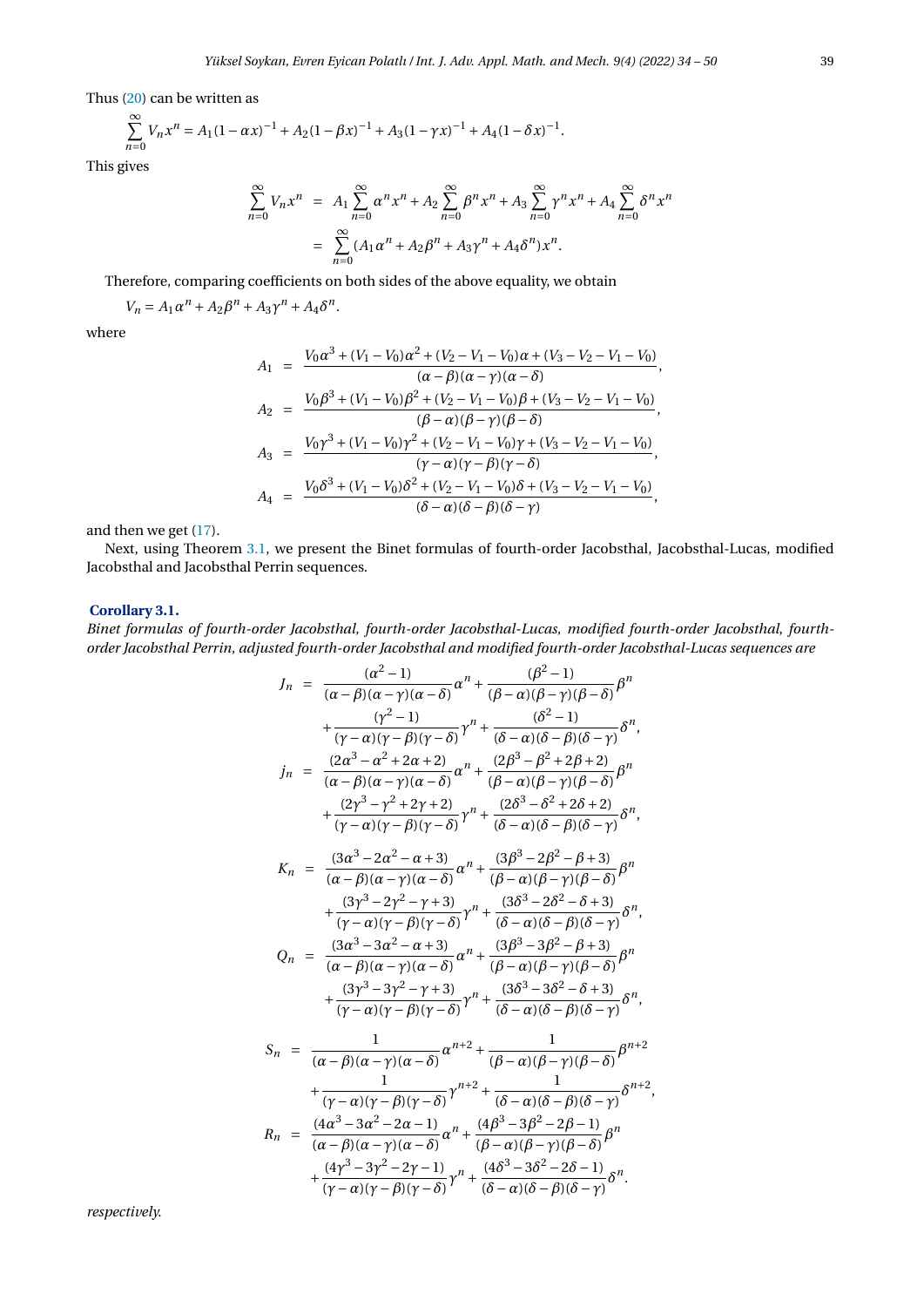The above formulas can be written as follows

$$
J_n = \frac{1}{5}\beta^n + \left(-\frac{1}{10} - \frac{3}{10}i\right)\gamma^n + \left(-\frac{1}{10} + \frac{3}{10}i\right)\delta^n,
$$
  
\n
$$
j_n = \frac{1}{2}\alpha^n + \frac{6}{5}\beta^n + \left(\frac{3}{20} + \frac{9}{20}i\right)\gamma^n + \left(\frac{3}{20} - \frac{9}{20}i\right)\delta^n,
$$
  
\n
$$
K_n = \frac{1}{6}\alpha^n + \frac{17}{15}\beta^n + \left(\frac{17}{20} + \frac{11}{20}i\right)\gamma^n + \left(\frac{17}{20} - \frac{11}{20}i\right)\delta^n,
$$
  
\n
$$
Q_n = \frac{1}{3}\alpha^n + \frac{13}{15}\beta^n + \left(\frac{9}{10} + \frac{7}{10}i\right)\gamma^n + \left(\frac{9}{10} - \frac{7}{10}i\right)\delta^n,
$$
  
\n
$$
S_n = -\frac{1}{6}\alpha^n + \frac{4}{15}\beta^n + \left(-\frac{1}{20} - \frac{3}{20}i\right)\gamma^n + \left(-\frac{1}{20} + \frac{3}{20}i\right)\delta^n,
$$
  
\n
$$
R_n = \alpha^n + \beta^n + \gamma^n + \delta^n.
$$

We can also find Binet formulas by using matrix method which is given in  $[20]$ . Take  $k = i = 4$  in Corollary 3.1 in  $[20]$ . Let

$$
\Lambda = \begin{pmatrix} \alpha^3 & \alpha^2 & \alpha & 1 \\ \beta^3 & \beta^2 & \beta & 1 \\ \gamma^3 & \gamma^2 & \gamma & 1 \\ \delta^3 & \delta^2 & \delta & 1 \end{pmatrix}, \Lambda_1 = \begin{pmatrix} \alpha^{n-1} & \alpha^2 & \alpha & 1 \\ \beta^{n-1} & \beta^2 & \beta & 1 \\ \gamma^{n-1} & \gamma^2 & \gamma & 1 \\ \delta^{n-1} & \delta^2 & \delta & 1 \end{pmatrix}, \Lambda_2 = \begin{pmatrix} \alpha^3 & \alpha^{n-1} & \alpha & 1 \\ \beta^3 & \beta^{n-1} & \beta & 1 \\ \gamma^3 & \gamma^{n-1} & \gamma & 1 \\ \delta^3 & \delta^{n-1} & \delta & 1 \end{pmatrix},
$$

$$
\Lambda_3 = \begin{pmatrix} \alpha^3 & \alpha^2 & \alpha^{n-1} & 1 \\ \beta^3 & \beta^2 & \beta^{n-1} & 1 \\ \gamma^3 & \gamma^2 & \gamma^{n-1} & 1 \\ \delta^3 & \delta^2 & \delta^{n-1} & 1 \end{pmatrix}, \Lambda_4 = \begin{pmatrix} \alpha^3 & \alpha^2 & \alpha & \alpha^{n-1} \\ \beta^3 & \beta^2 & \beta & \beta^{n-1} \\ \gamma^3 & \gamma^2 & \gamma & \gamma^{n-1} \\ \delta^3 & \delta^2 & \delta & \delta^{n-1} \end{pmatrix}.
$$

Then the Binet formula for fourth-order Jacobsthal numbers is

$$
J_n = \frac{1}{\det(\Lambda)} \sum_{j=1}^{4} P_{5-j} \det(\Lambda_j)
$$
  
\n
$$
= \frac{1}{\Lambda} (J_4 \det(\Lambda_1) + J_3 \det(\Lambda_2) + J_2 \det(\Lambda_3) + J_1 \det(\Lambda_4))
$$
  
\n
$$
= \frac{1}{\det(\Lambda)} (3 \det(\Lambda_1) + \det(\Lambda_2) + \det(\Lambda_3) + \det(\Lambda_4))
$$
  
\n
$$
= \begin{pmatrix} a^{n-1} & a^2 & a & 1 \ 3 & \beta^{n-1} & \beta^2 & \beta & 1 \ \beta^{n-1} & \beta^2 & \beta & 1 & 1 \ \delta^{n-1} & \beta^3 & \beta^{n-1} & \beta & 1 \ \delta^{n-1} & \delta^2 & \delta & 1 & 1 \ \delta^{n-1} & \delta^2 & \delta & 1 & 1 \ \delta^{n-1} & \delta^3 & \delta^{n-1} & \delta & 1 \ \delta^{n-1} & \delta & 1 & 1 \ \delta^{n-1} & \delta^3 & \delta^2 & \delta^{n-1} & 1 \ \delta^{n-1} & \delta^3 & \delta^2 & \delta^{n-1} & 1 \ \delta^{n-2} & \delta^3 & \delta^2 & \delta & \delta^{n-1} \ \end{pmatrix} + \begin{pmatrix} a^3 & a^2 & a & 1 \ \beta^3 & \beta^2 & \beta & 1 \ \beta^3 & \beta^2 & \beta & 1 \ \beta^3 & \beta^2 & \beta & 1 \ \delta^3 & \delta^2 & \delta & 1 \ \end{pmatrix} \cdot \begin{pmatrix} a^3 & a^2 & a & 1 \ \beta^3 & \beta^2 & \beta & 1 \ \beta^3 & \gamma^2 & \gamma & 1 \ \delta^3 & \delta^2 & \delta & 1 \ \end{pmatrix}.
$$

 $\overline{\phantom{a}}$  $\overline{\phantom{a}}$  $\overline{1}$  $\overline{\phantom{a}}$  $\overline{\phantom{a}}$  $\overline{1}$  $\overline{\phantom{a}}$  $\overline{a}$ 

Similarly, we obtain the Binet formula for fourth-order Jacobsthal, fourth-order Jacobsthal-Lucas, modified fourthorder Jacobsthal, fourth-order Jacobsthal Perrin, adjusted fourth-order Jacobsthal and modified fourth-order Jacobsthal-Lucas sequences as

$$
j_n = \frac{1}{\det \Lambda} (20 \det(\Lambda_1) + 10 \det(\Lambda_2) + 5 \det(\Lambda_3) + \det(\Lambda_4)),
$$
  
\n
$$
K_n = \frac{1}{\det \Lambda} (20 \det(\Lambda_1) + 10 \det(\Lambda_2) + 3 \det(\Lambda_3) + \det(\Lambda_4)),
$$
  
\n
$$
Q_n = \frac{1}{\det \Lambda} (16 \det(\Lambda_1) + 8 \det(\Lambda_2) + 2 \det(\Lambda_3)),
$$
  
\n
$$
S_n = \frac{1}{\det \Lambda} (4 \det(\Lambda_1) + 2 \det(\Lambda_2) + \det(\Lambda_3) + \det(\Lambda_4)),
$$
  
\n
$$
R_n = \frac{1}{\det \Lambda} (19 \det(\Lambda_1) + 7 \det(\Lambda_2) + 3 \det(\Lambda_3) + \det(\Lambda_4)),
$$

respectively.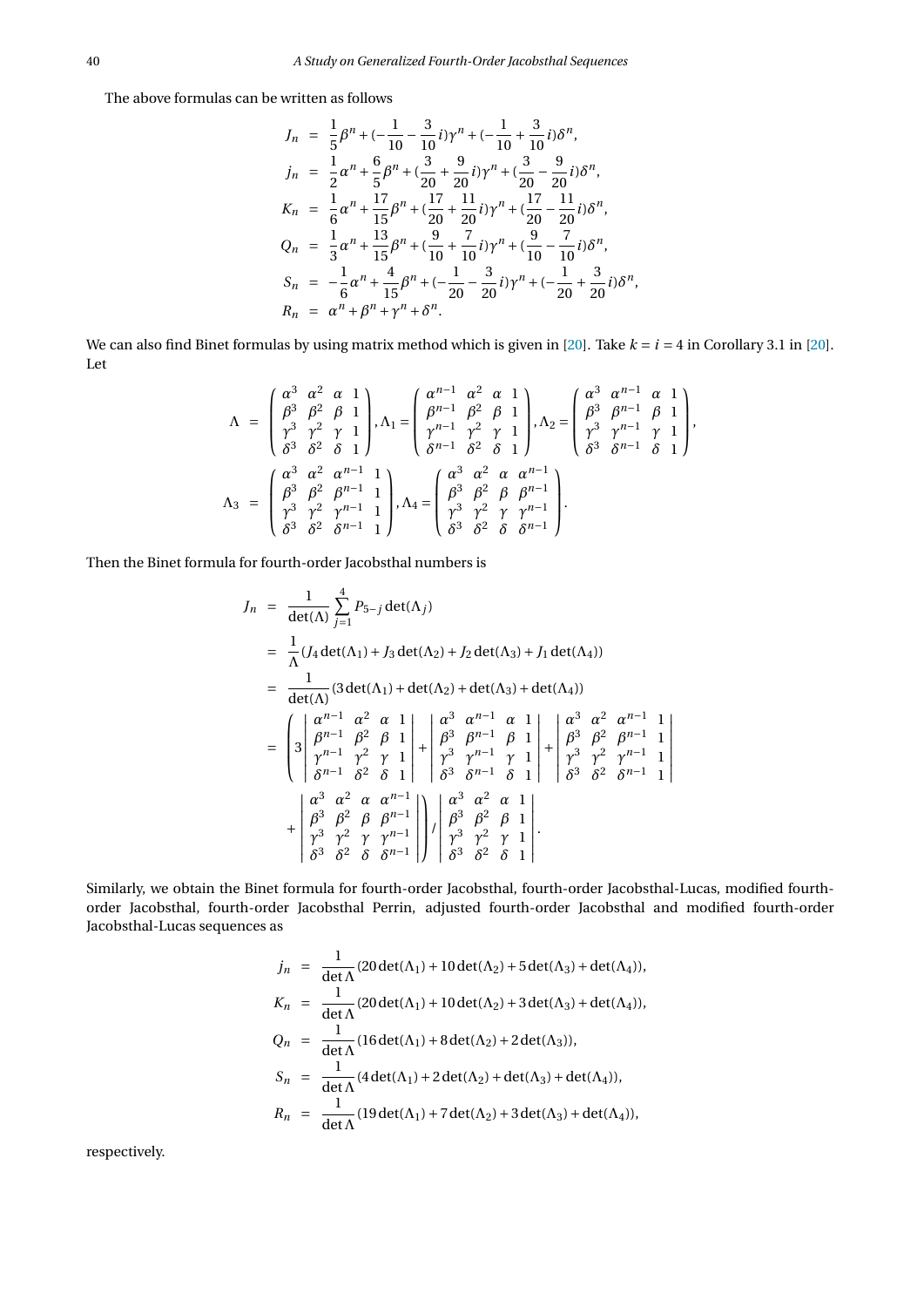## **4. Simson Formulas**

There is a well-known Simson Identity (formula) for Fibonacci sequence  ${F_n}$ , namely,

$$
F_{n+1}F_{n-1} - F_n^2 = (-1)^n
$$

which was derived first by R. Simson in 1753 and it is now called as Cassini Identity (formula) as well. This can be written in the form

$$
\left| \begin{array}{cc} F_{n+1} & F_n \\ F_n & F_{n-1} \end{array} \right| = (-1)^n
$$

The following Theorem gives generalization of this result to the generalized Tetranacci sequence {*Wn*}.

### **Theorem 4.1 (Simson Formula of Generalized Tetranacci Numbers).**

<span id="page-7-0"></span>.

*For all integers n we have*

|  | $\mid W_{n+3} \mid W_{n+2} \mid W_{n+1} \mid W_n \mid$            |                                                                                                                                                                                                            |  | $\begin{array}{ccc} W_3 & W_2 & W_1 \end{array}$ | $W_0$                                               |
|--|-------------------------------------------------------------------|------------------------------------------------------------------------------------------------------------------------------------------------------------------------------------------------------------|--|--------------------------------------------------|-----------------------------------------------------|
|  |                                                                   |                                                                                                                                                                                                            |  |                                                  |                                                     |
|  | $\begin{vmatrix} W_{n+1} & W_n & W_{n-1} & W_{n-2} \end{vmatrix}$ | $\begin{vmatrix} W_{n+2} & W_{n+1} & W_n & W_{n-1} \ W_{n+1} & W_n & W_{n-1} & W_{n-2} \end{vmatrix} = (-1)^n r_4^n \begin{vmatrix} W_2 & W_1 & W_0 & W_{-1} \ W_1 & W_0 & W_{-1} & W_{-2} \end{vmatrix}.$ |  |                                                  |                                                     |
|  | $\mid W_n \mid W_{n-1} \mid W_{n-2} \mid W_{n-3} \mid$            |                                                                                                                                                                                                            |  |                                                  | $\mid W_0 \mid W_{-1} \mid W_{-2} \mid W_{-3} \mid$ |

*Proof.* [\(22\)](#page-7-0) is given in Soykan [\[29\]](#page-16-14).

A special case of the above theorem is the following Theorem which gives Simson formula of the generalized fourthorder Jacobsthal sequence {*Vn*}.

## **Theorem 4.2 (Simson Formula of Generalized Fourth-Order Pell Numbers).**

*For all integers n we have*

|  |  | $\left  V_{n+3} \ V_{n+2} \ V_{n+1} \ V_n \right $ |                                                                                                                                                                                                             |  | $\begin{array}{ccc} \n\begin{array}{ccc} V_3 & V_2 & V_1 & V_0 \end{array} \n\end{array}$ |  |
|--|--|----------------------------------------------------|-------------------------------------------------------------------------------------------------------------------------------------------------------------------------------------------------------------|--|-------------------------------------------------------------------------------------------|--|
|  |  |                                                    | $\begin{vmatrix} V_{n+2} & V_{n+1} & V_n & V_{n-1} \ V_{n+1} & V_n & V_{n-1} & V_{n-2} \ \end{vmatrix} = (-1)^n 2^n \begin{vmatrix} V_2 & V_1 & V_0 & V_{-1} \ V_1 & V_0 & V_{-1} & V_{-2} \ \end{vmatrix}$ |  |                                                                                           |  |
|  |  | $ V_n V_{n-1} V_{n-2} V_{n-3} $                    |                                                                                                                                                                                                             |  | $\begin{bmatrix} V_0 & V_{-1} & V_{-2} & V_{-3} \end{bmatrix}$                            |  |

The previous Theorem gives the following results as particular examples.

#### **Corollary 4.1.**

*Simson formula of fourth-order Jacobsthal sequence, fourth-order Jacobsthal-Lucas sequence, modified fourth-order Jacobsthal sequence*, *fourth-order Jacobsthal Perrin sequence, adjusted fourth-order Jacobsthal sequence and modified fourth-order Jacobsthal-Lucas sequence are given as*

$$
\begin{vmatrix}\nJ_{n+3} & J_{n+2} & J_{n+1} & J_n \\
J_{n+2} & J_{n+1} & J_n & J_{n-1} \\
J_n & J_n & J_{n-1} & J_{n-2} \\
J_n & J_{n-1} & J_{n-2} & J_{n-3}\n\end{vmatrix} = 0,
$$
\n
$$
\begin{vmatrix}\nj_{n+3} & j_{n+2} & j_{n+1} & j_n \\
j_{n+2} & j_{n+1} & j_n & j_{n-1} \\
j_{n+1} & j_n & j_{n-1} & j_{n-2} \\
j_n & j_{n-1} & j_{n-2} & j_{n-3}\n\end{vmatrix} = \frac{243}{4}(-1)^n 2^n,
$$
\n
$$
\begin{vmatrix}\nK_{n+3} & K_{n+2} & K_{n+1} & K_n \\
K_{n+2} & K_{n+1} & K_n & K_{n-1} \\
K_{n+1} & K_n & K_{n-1} & K_{n-2} \\
K_n & K_{n-1} & K_{n-2} & K_{n-3}\n\end{vmatrix} = \frac{697}{8}(-1)^n 2^n,
$$
\n
$$
\begin{vmatrix}\nQ_{n+3} & Q_{n+2} & Q_{n+1} & Q_n \\
Q_{n+2} & Q_{n+1} & Q_n & Q_{n-1} \\
Q_{n+1} & Q_n & Q_{n-1} & Q_{n-2} \\
Q_n & Q_{n-1} & Q_{n-2} & Q_{n-3}\n\end{vmatrix} = 169(-1)^n 2^n,
$$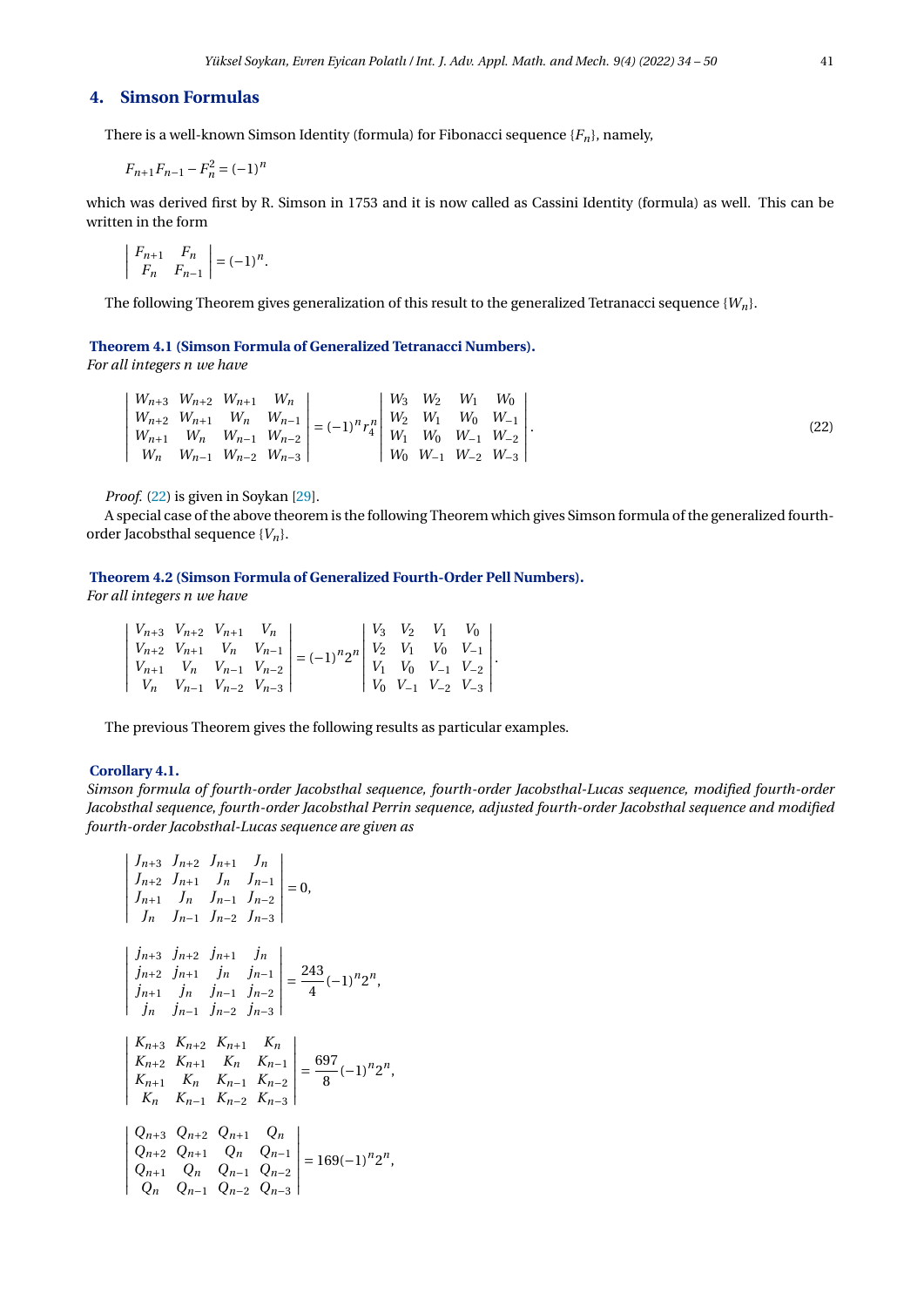$$
\begin{vmatrix} S_{n+3} & S_{n+2} & S_{n+1} & S_n \\ S_{n+2} & S_{n+1} & S_n & S_{n-1} \\ S_{n+1} & S_n & S_{n-1} & S_{n-2} \\ S_n & S_{n-1} & S_{n-2} & S_{n-3} \end{vmatrix} = (-1)^{n+1} 2^{n-1},
$$
  

$$
\begin{vmatrix} R_{n+3} & R_{n+2} & R_{n+1} & R_n \\ R_{n+2} & R_{n+1} & R_n & R_{n-1} \\ R_{n+1} & R_n & R_{n-1} & R_{n-2} \\ R_n & R_{n-1} & R_{n-2} & R_{n-3} \end{vmatrix} = 450(-1)^n 2^n,
$$

*respectively.*

## **5. Some Identities**

In this section, we obtain some identities of fourth order Jacobsthal, fourth order Jacobsthal-Lucas and modified fourth order Jacobsthal numbers. Next, we can give a few basic relations between  $\{J_n\}$  and  $\{j_n\}$ .

#### **Lemma 5.1.**

*The following equalities are true:*

<span id="page-8-0"></span>
$$
36J_n = -7j_{n+4} + 5j_{n+3} + 17j_{n+2} + 5j_{n+1},
$$
  
\n
$$
18J_n = -j_{n+3} + 5j_{n+2} - j_{n+1} - 7j_n,
$$
  
\n
$$
9J_n = 2j_{n+2} - j_{n+1} - 4j_n - j_{n-1},
$$
  
\n
$$
9J_n = j_{n+1} - 2j_n + j_{n-1} + 4j_{n-2},
$$
  
\n
$$
9J_n = -j_n + 2j_{n-1} + 5j_{n-2} + 2j_{n-3}
$$
\n
$$
(23)
$$

Proof. Note that all the identities hold for all integers *n*. We prove [\(23\)](#page-8-0). To show [\(23\)](#page-8-0), writing

$$
J_n = a \times j_{n+4} + b \times j_{n+3} + c \times j_{n+2} + d \times j_{n+1}
$$

and solving the system of equations

$$
J_0 = a \times j_4 + b \times j_3 + c \times j_2 + d \times j_1
$$
  
\n
$$
J_1 = a \times j_5 + b \times j_4 + c \times j_3 + d \times j_2
$$
  
\n
$$
J_2 = a \times j_6 + b \times j_5 + c \times j_4 + d \times j_3
$$
  
\n
$$
J_3 = a \times j_7 + b \times j_6 + c \times j_5 + d \times j_4
$$

we find that  $a = -\frac{7}{36}$ ,  $b = \frac{5}{36}$ ,  $c = \frac{17}{36}$ ,  $d = \frac{5}{36}$ . The other equalities can be proved similarly.

Note that all the identities in the above Lemma can be proved by induction as well.

We present a few basic relations between  ${J_n}$  and  ${K_n}$ .

#### **Lemma 5.2.**

*The following equalities are true:*

$$
1394J_n = -121K_{n+4} + 185K_{n+3} + 219K_{n+2} - 87K_{n+1}
$$
  
\n
$$
697J_n = 32K_{n+3} + 49K_{n+2} - 104K_{n+1} - 121K_n,
$$
  
\n
$$
697J_n = 81K_{n+2} - 72K_{n+1} - 89K_n + 64K_{n-1},
$$
  
\n
$$
697J_n = 9K_{n+1} - 8K_n + 145K_{n-1} + 162K_{n-2},
$$
  
\n
$$
697J_n = K_n + 154K_{n-1} + 171K_{n-2} + 18K_{n-3}.
$$

We give a few basic relations between 
$$
\{J_n\}
$$
 and  $\{Q_n\}$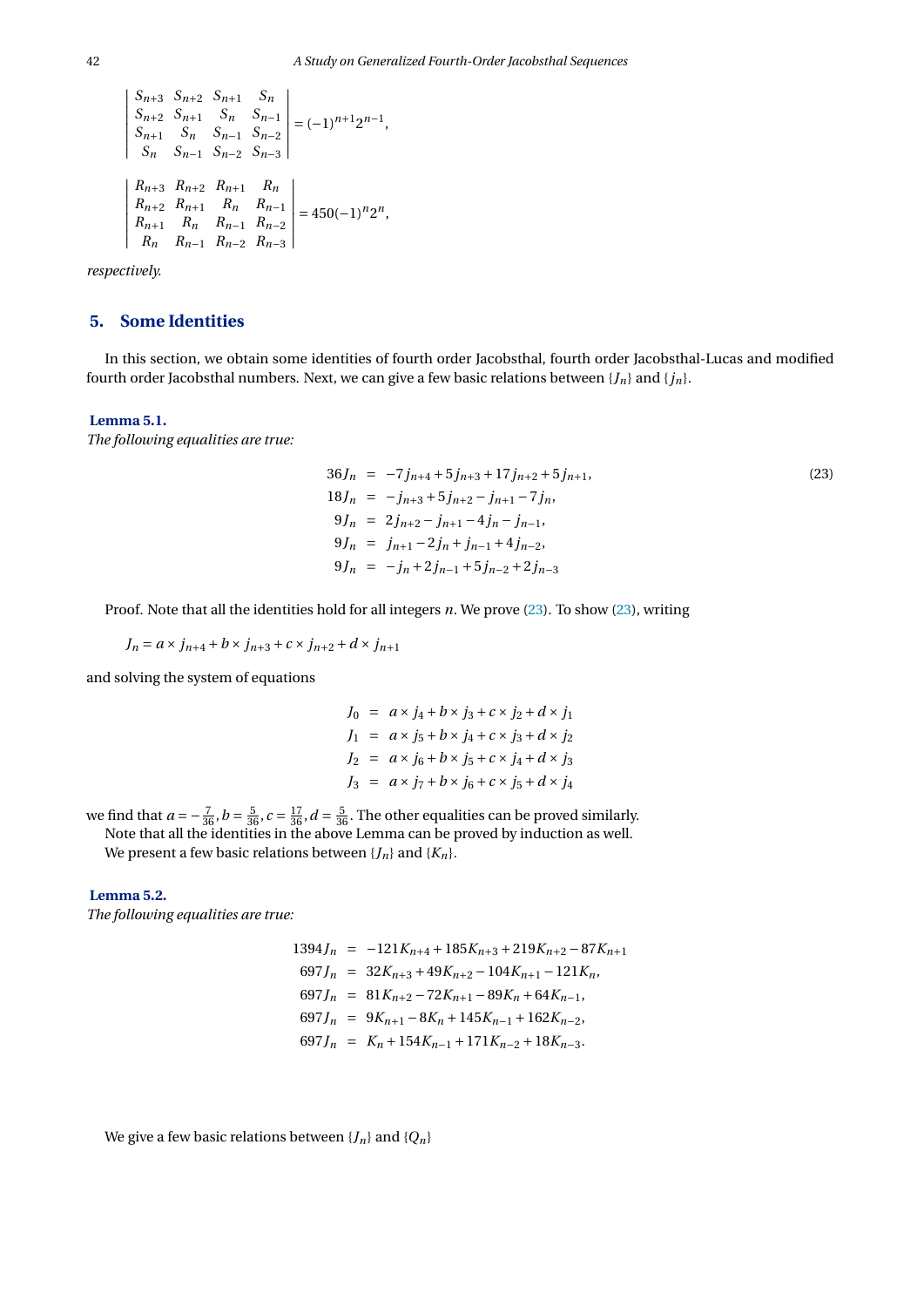### **Lemma 5.3.**

*The following equalities are true:*

$$
26J_n = -2Q_{n+4} + 3Q_{n+3} + 4Q_{n+2} - Q_{n+1},
$$
  
\n
$$
26J_n = Q_{n+3} + 2Q_{n+2} - 3Q_{n+1} - 4Q_n,
$$
  
\n
$$
26J_n = 3Q_{n+2} - 2Q_{n+1} - 3Q_n + 2Q_{n-1},
$$
  
\n
$$
26J_n = Q_{n+1} + 5Q_{n-1} + 6Q_{n-2},
$$
  
\n
$$
26J_n = Q_n + 6Q_{n-1} + 7Q_{n-2} + 2Q_{n-3}.
$$

We present a few basic relations between  ${J_n}$  and  ${S_n}$ .

## **Lemma 5.4.**

*The following equalities are true:*

$$
8J_n = 5S_{n+4} - 3S_{n+3} - 11S_{n+2} - 3S_{n+1},
$$
  
\n
$$
4J_n = S_{n+3} - 3S_{n+2} + S_{n+1} + 5S_n,
$$
  
\n
$$
2J_n = -S_{n+2} + S_{n+1} + 3S_n + S_{n-1},
$$
  
\n
$$
J_n = S_n - S_{n-2}.
$$

We give a few basic relations between  $\{J_n\}$  and  $\{R_n\}$ 

## **Lemma 5.5.**

*The following equalities are true:*

$$
150J_n = -8R_{n+4} + 22R_{n+3} + 7R_{n+2} - 23R_{n+1},
$$
  
\n
$$
150J_n = 14R_{n+3} - R_{n+2} - 31R_{n+1} - 16R_n,
$$
  
\n
$$
150J_n = 13R_{n+2} - 17R_{n+1} - 2R_n + 28R_{n-1},
$$
  
\n
$$
150J_n = -4R_{n+1} + 11R_n + 41R_{n-1} + 26R_{n-2},
$$
  
\n
$$
150J_n = 7R_n + 37R_{n-1} + 22R_{n-2} - 8R_{n-3}.
$$

We present a few basic relations between  $\{K_n\}$  and  $\{j_n\}$ .

#### **Lemma 5.6.**

*The following equalities are true:*

$$
697j_n = 470K_{n+4} - 805K_{n+3} + 215K_{n+2} - 601K_{n+1},
$$
  
\n
$$
697j_n = -335K_{n+3} + 685K_{n+2} - 131K_{n+1} + 940K_n - 10K_{n-1},
$$
  
\n
$$
697j_n = 350K_{n+2} - 466K_{n+1} + 605K_n - 670K_{n-1},
$$
  
\n
$$
697j_n = -116K_{n+1} + 955K_n - 320K_{n-1} + 700K_{n-2},
$$
  
\n
$$
697j_n = 839K_n - 436K_{n-1} + 584K_{n-2} - 232K_{n-3}
$$

*and*

$$
24K_n = -3j_{n+4} - 11j_{n+3} + 571j_{n+2} - 431j_{n+1},
$$
  
\n
$$
54K_n = 31j_{n+3} - 41j_{n+2} - 41j_{n+1} + 49j_n,
$$
  
\n
$$
27K_n = -5j_{n+2} - 5j_{n+1} + 40j_n + 31j_{n-1},
$$
  
\n
$$
27K_n = -10j_{n+1} + 35j_n + 26j_{n-1} - 10j_{n-2},
$$
  
\n
$$
27K_n = 25j_n + 16j_{n-1} - 20j_{n-2} - 20j_{n-3}.
$$

We give a few basic relations between  ${j_n}$  and  ${Q_n}$ .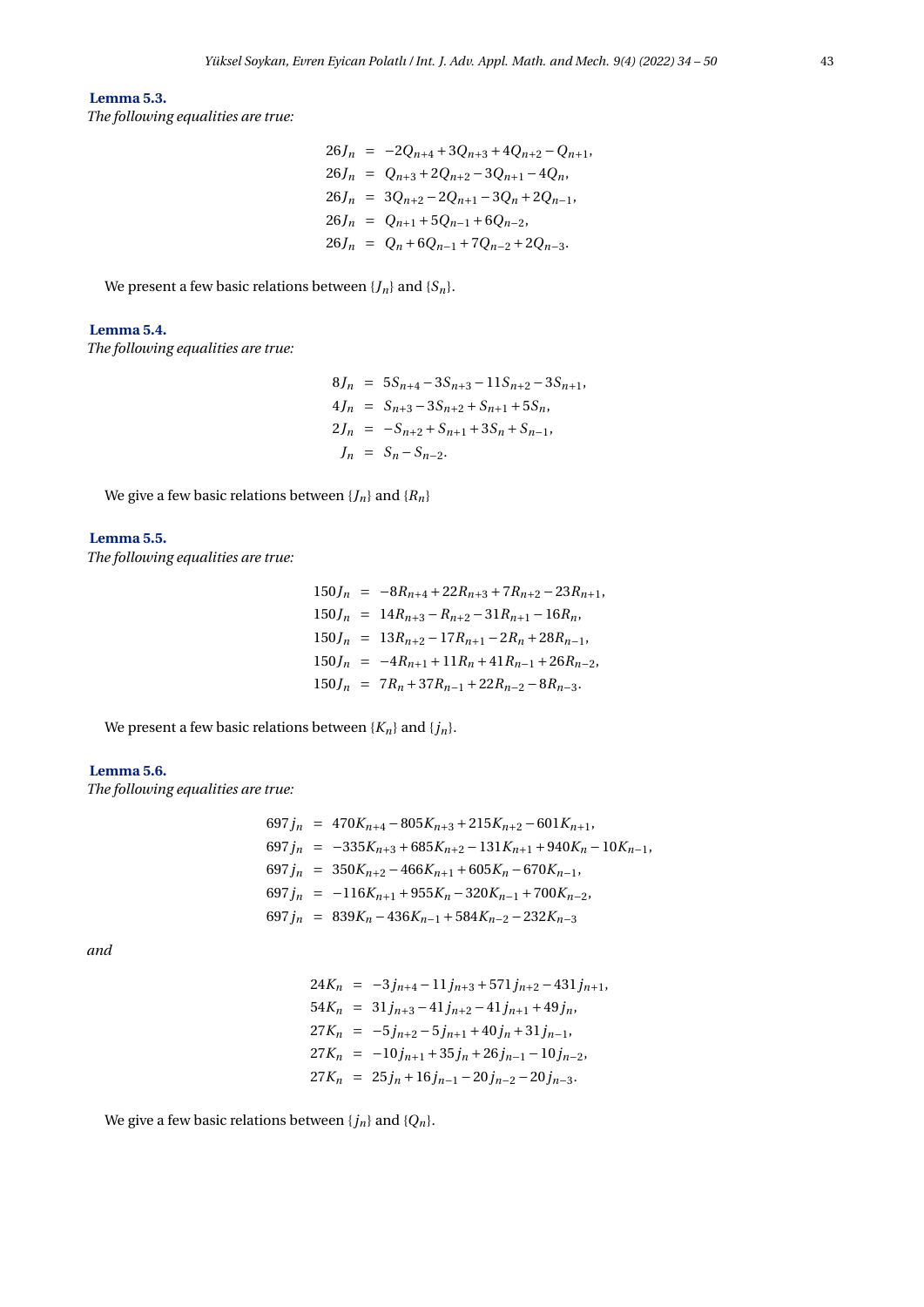## **Lemma 5.7.** *The following equalities are true:*

$$
26j_n = 11Q_{n+4} - 16Q_{n+3} + 2 \times Q_{n+2} - 10Q_{n+1},
$$
  
\n
$$
26j_n = 11Q_{n+4} - 16Q_{n+3} + 2Q_{n+2} - 10Q_{n+1},
$$
  
\n
$$
26j_n = -5Q_{n+3} + 13Q_{n+2} + Q_{n+1} + 22Q_n,
$$
  
\n
$$
26j_n = 8Q_{n+2} - 4Q_{n+1} + 17Q_n - 10Q_{n-1},
$$
  
\n
$$
26j_n = 4Q_{n+1} + 25Q_n - 2Q_{n-1} + 16Q_{n-2},
$$

*and*

$$
108Q_n = 65j_{n+4} - 7j_{n+3} - 151j_{n+2} - 151j_{n+1},
$$
  
\n
$$
54Q_n = 29j_{n+3} - 43j_{n+2} - 43j_{n+1} + 65j_n,
$$
  
\n
$$
54Q_n = 29j_{n+3} - 43j_{n+2} - 43j_{n+1} + 65j_n,
$$
  
\n
$$
27Q_n = -7j_{n+2} - 7j_{n+1} + 47j_n + 29j_{n-1},
$$
  
\n
$$
27Q_n = -14j_{n+1} + 40j_n + 22j_{n-1} - 14j_{n-2}.
$$

We present a few basic relations between  ${j_n}$  and  ${S_n}$ .

## **Lemma 5.8.**

*The following equalities are true:*

$$
4j_n = -5S_{n+4} + 7S_{n+3} + 7S_{n+2} + 7S_{n+1}
$$
  
\n
$$
2j_n = S_{n+3} + S_{n+2} + S_{n+1} - 5S_n
$$
  
\n
$$
j_n = S_{n+2} + S_{n+1} - 2S_n + S_{n-1}
$$
  
\n
$$
j_n = 2S_{n+1} - S_n + 2S_{n-1} + 2S_{n-2}
$$
  
\n
$$
j_n = S_n + 4S_{n-1} + 4S_{n-2} + 4S_{n-3}
$$

*and*

$$
27S_n = -4j_{n+4} + 5j_{n+3} + 5j_{n+2} + 5j_{n+1}
$$
  
\n
$$
27S_n = j_{n+3} + j_{n+2} + j_{n+1} - 8j_n
$$
  
\n
$$
27S_n = 2j_{n+2} + 2j_{n+1} - 7j_n + 2j_{n-1}
$$
  
\n
$$
27S_n = 4j_{n+1} - 5j_n + 4j_{n-1} + 4j_{n-2}
$$
  
\n
$$
27S_n = -j_n + 8j_{n-1} + 8j_{n-2} + 8j_{n-3}
$$

We give a few basic relations between  ${j_n}$  and  ${R_n}$ .

### **Lemma 5.9.**

*The following equalities are true:*

$$
300j_n = 64R_{n+4} - 101R_{n+3} + 19R_{n+2} + 34R_{n+1},
$$
  
\n
$$
300j_n = -37R_{n+3} + 83R_{n+2} + 98R_{n+1} + 128R_n,
$$
  
\n
$$
300j_n = 46R_{n+2} + 61R_{n+1} + 91R_n - 74R_{n-1},
$$
  
\n
$$
300j_n = 107R_{n+1} + 137R_n - 28R_{n-1} + 92R_{n-2},
$$
  
\n
$$
300j_n = 244R_n + 79R_{n-1} + 199R_{n-2} + 214R_{n-3},
$$

*and*

$$
36R_n = 13j_{n+4} + j_{n+3} - 11j_{n+2} - 71j_{n+1},
$$
  
\n
$$
18R_n = 7j_{n+3} + j_{n+2} - 29j_{n+1} + 13j_n,
$$
  
\n
$$
9R_n = 4j_{n+2} - 11j_{n+1} + 10j_n + 7j_{n-1},
$$
  
\n
$$
9R_n = -7j_{n+1} + 14j_n + 11j_{n-1} + 8j_{n-2},
$$
  
\n
$$
9R_n = 7 \times j_n + 4j_{n-1} + j_{n-2} - 14j_{n-3}.
$$

We give a few basic relations between  $\{K_n\}$  and  $\{Q_n\}$ .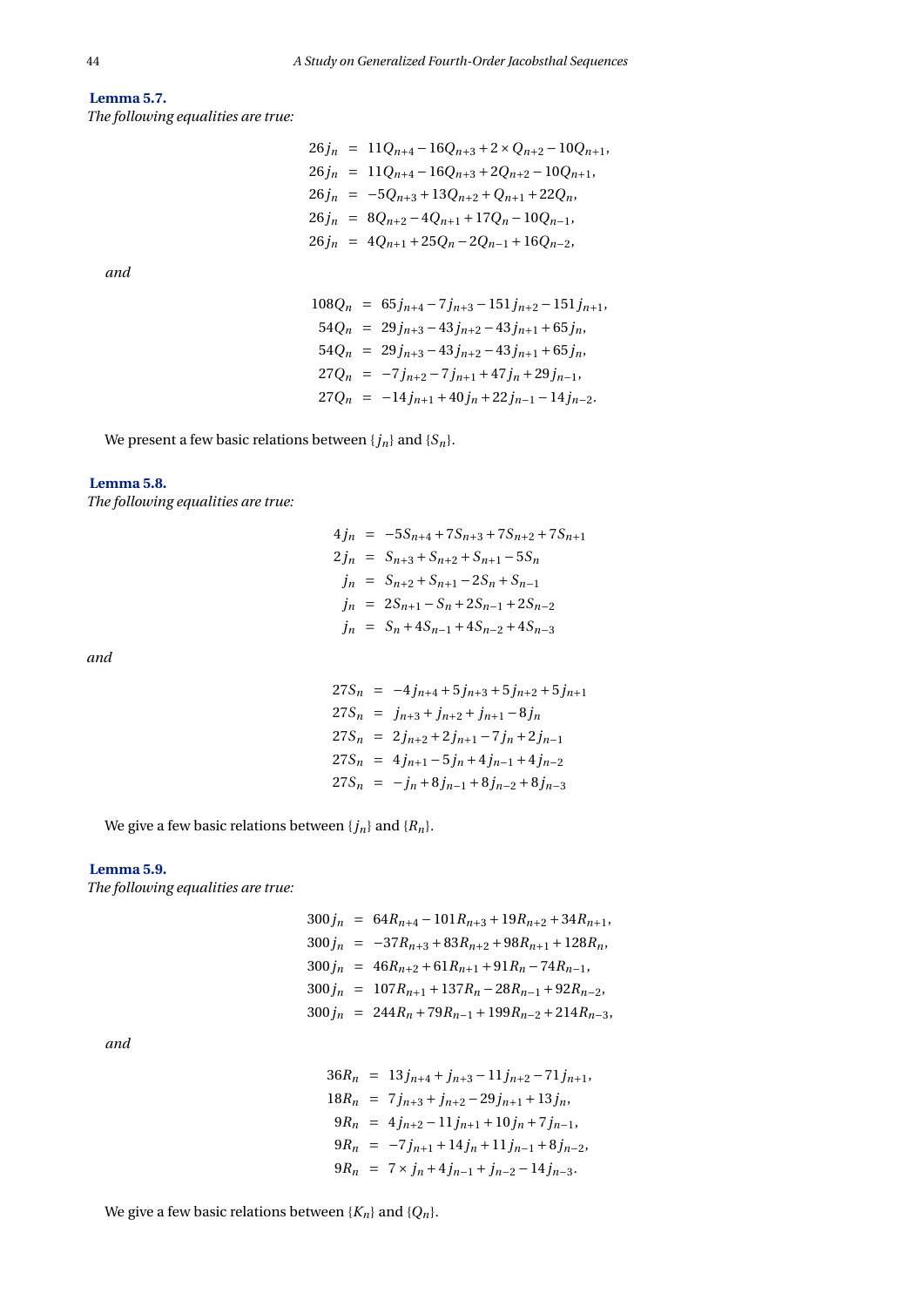#### **Lemma 5.10.**

*The following equalities are true:*

*and*

$$
26K_n = 10Q_{n+4} - 7Q_{n+3} - 13Q_{n+2} - 9Q_{n+1},
$$
  
\n
$$
26K_n = 3Q_{n+3} - 3Q_{n+2} + Q_{n+1} + 2Q_n,
$$
  
\n
$$
26K_n = 4Q_{n+1} + 23Q_n + 6Q_{n-1},
$$
  
\n
$$
26K_n = 27Q_n + 10Q_{n-1} + 4Q_{n-2} + 8Q_{n-3},
$$

$$
1394Q_n = 983K_{n+4} - 1261K_{n+3} - 581K_{n+2} - 1125K_{n+1},
$$
  
\n
$$
697Q_n = -139K_{n+3} + 201K_{n+2} - 71K_{n+1} + 983K_n,
$$
  
\n
$$
697Q_n = 62K_{n+2} - 210K_{n+1} + 844K_n - 278K_{n-1},
$$
  
\n
$$
697Q_n = -148K_{n+1} + 906K_n - 216K_{n-1} + 124K_{n-2},
$$
  
\n
$$
697Q_n = 758K_n - 364K_{n-1} - 24K_{n-2} - 296K_{n-3}.
$$

We present a few basic relations between  ${S_n}$  and  ${R_n}$ .

#### **Lemma 5.11.**

*The following equalities are true:*

 $900S_n = -44R_{n+4} + 121R_{n+3} + R_{n+2} - 14R_{n+1}$  $900S_n = 77R_{n+3} - 43R_{n+2} - 58R_{n+1} - 88R_n$  $900S_n = 34R_{n+2} + 19R_{n+1} - 11R_n + 154R_{n-1}$  $900S_n = 53R_{n+1} + 23R_n + 188R_{n-1} + 68R_{n-2}$  $900S_n = 76R_n + 241R_{n-1} + 121R_{n-2} + 106R_{n-3}$ 

*and*

$$
8R_n = -7S_{n+4} + S_{n+3} + 9S_{n+2} + 49S_{n+1},
$$
  
\n
$$
4R_n = -3S_{n+3} + S_{n+2} + 21S_{n+1} - 7S_n,
$$
  
\n
$$
2R_n = -S_{n+2} + 9S_{n+1} - 5S_n - 3S_{n-1},
$$
  
\n
$$
R_n = 4S_{n+1} - 3S_n - 2S_{n-1} - S_{n-2},
$$
  
\n
$$
R_n = S_n + 2S_{n-1} + 3S_{n-2} + 8S_{n-3}.
$$

We now present a few special identities for the fourth order Jacobsthal sequence *Jn*.

#### **Theorem 5.1.**

*(Catalan's identity) For all natural numbers n and m*, *the following identity holds*

 $J_{n+m}J_{n-m} - J_n^2 = (S_{n+m} - S_{n+m-2})(S_{n-m} - S_{n-m-2}) - (S_n - S_{n-2})^2$ .

Proof. We use the identity

 $J_n = S_n - S_{n-2}$ .

Note that for 
$$
m = 1
$$
 in Catalan's identity, we get the Cassini identity for the modified fourth order Jacobsthal sequence.

#### **Corollary 5.1.**

*(Cassini's identity) For all natural numbers n and m*, *the following identity holds*

 $J_{n+1}J_{n-1} - J_n^2 = (S_{n+1} - S_{n-1})(S_{n-1} - S_{n-3}) - (S_n - S_{n-2})^2$ .

The d'Ocagne's, Gelin-Cesàro's and Melham' identities can also be obtained by using  $J_n = S_n - S_{n-2}$ . The next theorem presents d'Ocagne's, Gelin-Cesàro's and Melham' identities of modified fourth order Jacobsthal sequence {*Jn*}.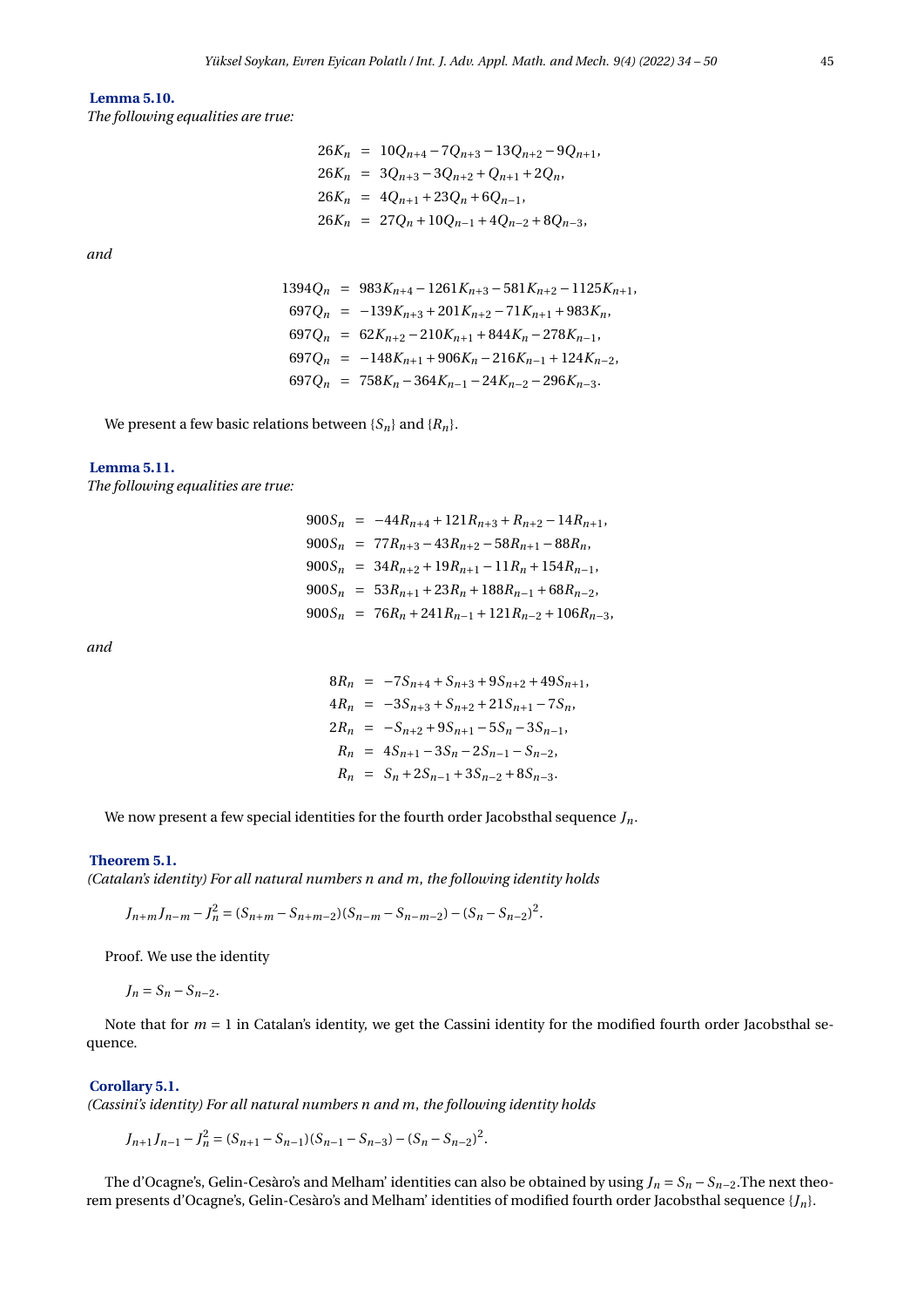**Theorem 5.2.**

*Let n and m be any integers. Then the following identities are true:*

**(a)** *(d'Ocagne's identity)*

$$
J_{m+1}J_n - J_m J_{n+1} = (S_{m+1} - S_{m-1})(S_n - S_{n-2}) - (S_m - S_{m-2})(S_{n+1} - S_{n-1}).
$$

**(b)** *(Gelin-Cesàro's identity)*

$$
J_{n+2}J_{n+1}J_{n-1}J_{n-2}-J_n^4=(S_{n+2}-S_n)(S_{n+1}-S_{n-1})(S_{n-1}-S_{n-3})(S_{n-2}-S_{n-4})-(S_n-S_{n-2})^4.
$$

**(c)** *(Melham's identity)*

$$
J_{n+1}J_{n+2}J_{n+6}-J_{n+3}^3=(S_{n+1}-S_{n-1})(S_{n+2}-S_n)(S_{n+6}-S_{n+4})-(S_{n+3}-S_{n+1})^3.
$$

Proof. Use the identity  $J_n = S_n - S_{n-2}$ .

#### **6. Linear Sums**

The following Theorem presents summing formulas of generalized fourth order Jacobsthal numbers.

#### **Proposition 6.1.**

*If*  $r = 1$ ,  $s = 1$ ,  $t = 1$ ,  $u = 2$  *then for n*  $\ge 0$  *we have the following formula:* 

$$
\sum_{k=0}^{n} W_k = \frac{1}{4} (W_{n+4} - W_{n+2} - 2W_{n+1} - W_3 + W_1 + 2W_0).
$$

Proof. This is given in [\[31\]](#page-16-15).

**Corollary 6.1.** *We have the following properties:*

(a) 
$$
\sum_{k=0}^{n} J_k = \frac{1}{4} (J_{n+4} - J_{n+2} - 2J_{n+1}).
$$
  
\n(b)  $\sum_{k=0}^{n} j_k = \frac{1}{4} (j_{n+4} - j_{n+2} - 2j_{n+1} - 5).$   
\n(c)  $\sum_{k=0}^{n} K_k = \frac{1}{4} (K_{n+4} - K_{n+2} - 2K_{n+1} - 3).$ 

- **(d)**  $\sum_{k=0}^{n} Q_k = \frac{1}{4} (Q_{n+4} Q_{n+2} 2Q_{n+1} 2).$
- **(e)**  $\sum_{k=0}^{n} S_k = \frac{1}{4} (S_{n+4} S_{n+2} 2S_{n+1} 1).$
- **(f)**  $\sum_{k=0}^{n} R_k = \frac{1}{4} (R_{n+4} R_{n+2} 2R_{n+1} + 2).$

Proof.

- (a) Take  $W_n = J_n$  with  $J_0 = 0, J_1 = 1, J_2 = 1, J_3 = 1$  in the last proposition.
- **(b)** Take  $W_n = j_n$  with  $j_0 = 2$ ,  $j_1 = 1$ ,  $j_2 = 5$ ,  $j_3 = 10$  in the last proposition.
- **(c)** Take  $W_n = K_n$  with  $K_0 = 3, K_1 = 1, K_2 = 3, K_3 = 10$  in the last proposition.
- **(d)** Take  $W_n = Q_n$  with  $Q_0 = 3$ ,  $Q_1 = 0$ ,  $Q_2 = 2$ ,  $Q_3 = 8$  in the last proposition.
- (e) Take  $S_n = S_n$  with  $S_0 = 0$ ,  $S_1 = 1$ ,  $S_2 = 1$ ,  $S_3 = 2$  in the last proposition.
- **(f)** Take  $S_n = R_n$  with  $R_0 = 4, R_1 = 1, R_2 = 3, R_3 = 7$  in the last proposition.

The following proposition presents summing formulas of generalized fourth order Jacobsthal numbers with negative subscripts.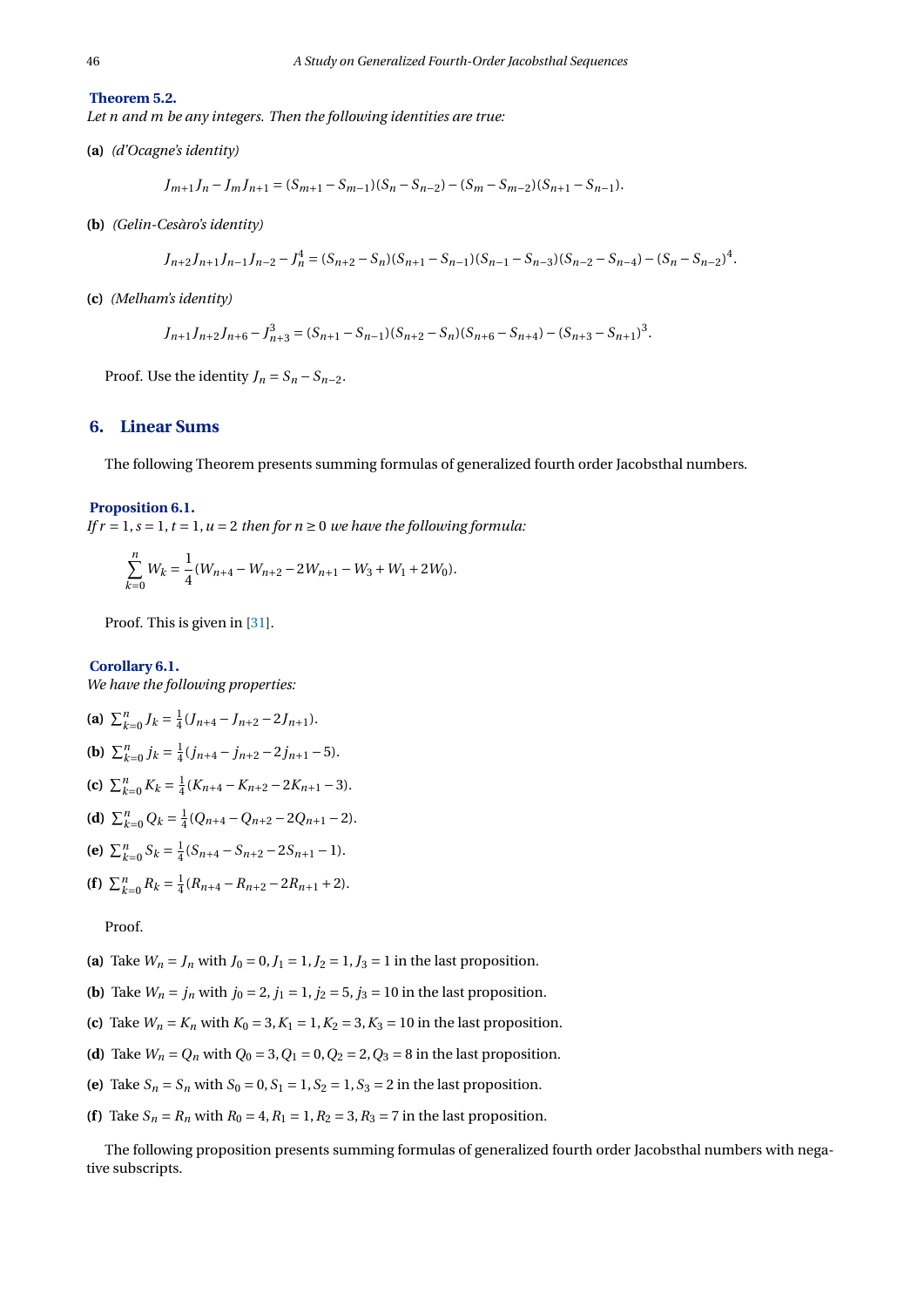#### **Proposition 6.2.**

*If*  $r = s = t = 1$ ,  $u = 2$  *then for*  $n \ge 1$  *we have the following formula:* 

$$
\sum_{k=1}^{n} W_{-k} = \frac{1}{4}(-W_{-n+3} + W_{-n+1} + 2W_{-n} + W_3 - W_1 - 2W_0).
$$

Proof. This is given in [\[31\]](#page-16-15).

#### **Corollary 6.2.**

 $\sqrt{ }$ L L L

*We have the following properties:*

(a)  $\sum_{k=1}^{n} J_{-k} = \frac{1}{4}(-J_{-n+3} + J_{-n+1} + 2J_{-n}).$ **(b)**  $\sum_{k=1}^{n} j_{-k} = \frac{1}{4}(-j_{-n+3} + j_{-n+1} + 2j_{-n} + 5).$ **(c)**  $\sum_{k=1}^{n} K_{-k} = \frac{1}{4}(-K_{-n+3} + K_{-n+1} + 2K_{-n} + 3).$ **(d)**  $\sum_{k=1}^{n} Q_{-k} = \frac{1}{4}(-Q_{-n+3} + Q_{-n+1} + 2Q_{-n} + 2).$ **(e)**  $\sum_{k=1}^{n} S_{-k} = \frac{1}{4}(-S_{-n+3} + S_{-n+1} + 2S_{-n} + 1).$ **(f)**  $\sum_{k=1}^{n} R_{-k} = \frac{1}{4}(-R_{-n+3} + R_{-n+1} + 2R_{-n} - 2).$ 

## **7. Matrices Related with Generalized Fourth-Order Jacobsthal numbers**

Matrix formulation of  $W_n$  can be given as

<span id="page-13-0"></span>

|--|

For matrix formulation [\(24\)](#page-13-0), see [\[19\]](#page-16-16). In fact, Kalman give the formula in the following form

$$
\left(\begin{array}{c} W_n \\ W_{n+1} \\ W_{n+2} \\ W_{n+3} \end{array}\right) = \left(\begin{array}{cccc} 0 & 1 & 0 & 0 \\ 0 & 0 & 1 & 0 \\ 0 & 0 & 0 & 1 \\ r_1 & r_2 & r_3 & r_4 \end{array}\right)^n \left(\begin{array}{c} W_0 \\ W_1 \\ W_2 \\ W_3 \end{array}\right).
$$

We define the square matrix *A* of order 4 as:

$$
A = \left(\begin{array}{rrr} 1 & 1 & 1 & 2 \\ 1 & 0 & 0 & 0 \\ 0 & 1 & 0 & 0 \\ 0 & 0 & 1 & 0 \end{array}\right)
$$

such that  $\det A = -2$ . From [\(2\)](#page-1-0) we have

$$
\begin{pmatrix} V_{n+3} \\ V_{n+2} \\ V_{n+1} \\ V_n \end{pmatrix} = \begin{pmatrix} 1 & 1 & 1 & 2 \\ 1 & 0 & 0 & 0 \\ 0 & 1 & 0 & 0 \\ 0 & 0 & 1 & 0 \end{pmatrix} \begin{pmatrix} V_{n+2} \\ V_{n+1} \\ V_n \\ V_{n-1} \end{pmatrix}
$$

and from  $(24)$  (or using  $(25)$  and induction) we have

<span id="page-13-2"></span>.

| $V_{n+3}$              |  |  | $(1\;1\;1\;2)'$                  | $V_3$                                         |  |
|------------------------|--|--|----------------------------------|-----------------------------------------------|--|
| $V_{n+2}$<br>$V_{n+1}$ |  |  | 1000<br>$0\quad 1\quad 0\quad 0$ | $V_2$<br>$V_1$                                |  |
| $V_n$                  |  |  | (0010)                           | $\left(\begin{array}{c}V_0\end{array}\right)$ |  |

If we take  $V = S$  in [\(25\)](#page-13-1) we have

$$
\begin{pmatrix} S_{n+3} \\ S_{n+2} \\ S_{n+1} \\ S_n \end{pmatrix} = \begin{pmatrix} 1 & 1 & 1 & 2 \\ 1 & 0 & 0 & 0 \\ 0 & 1 & 0 & 0 \\ 0 & 0 & 1 & 0 \end{pmatrix} \begin{pmatrix} S_{n+2} \\ S_{n+1} \\ S_n \\ S_{n-1} \end{pmatrix}.
$$

<span id="page-13-1"></span>.  $(25)$ 

.  $(26)$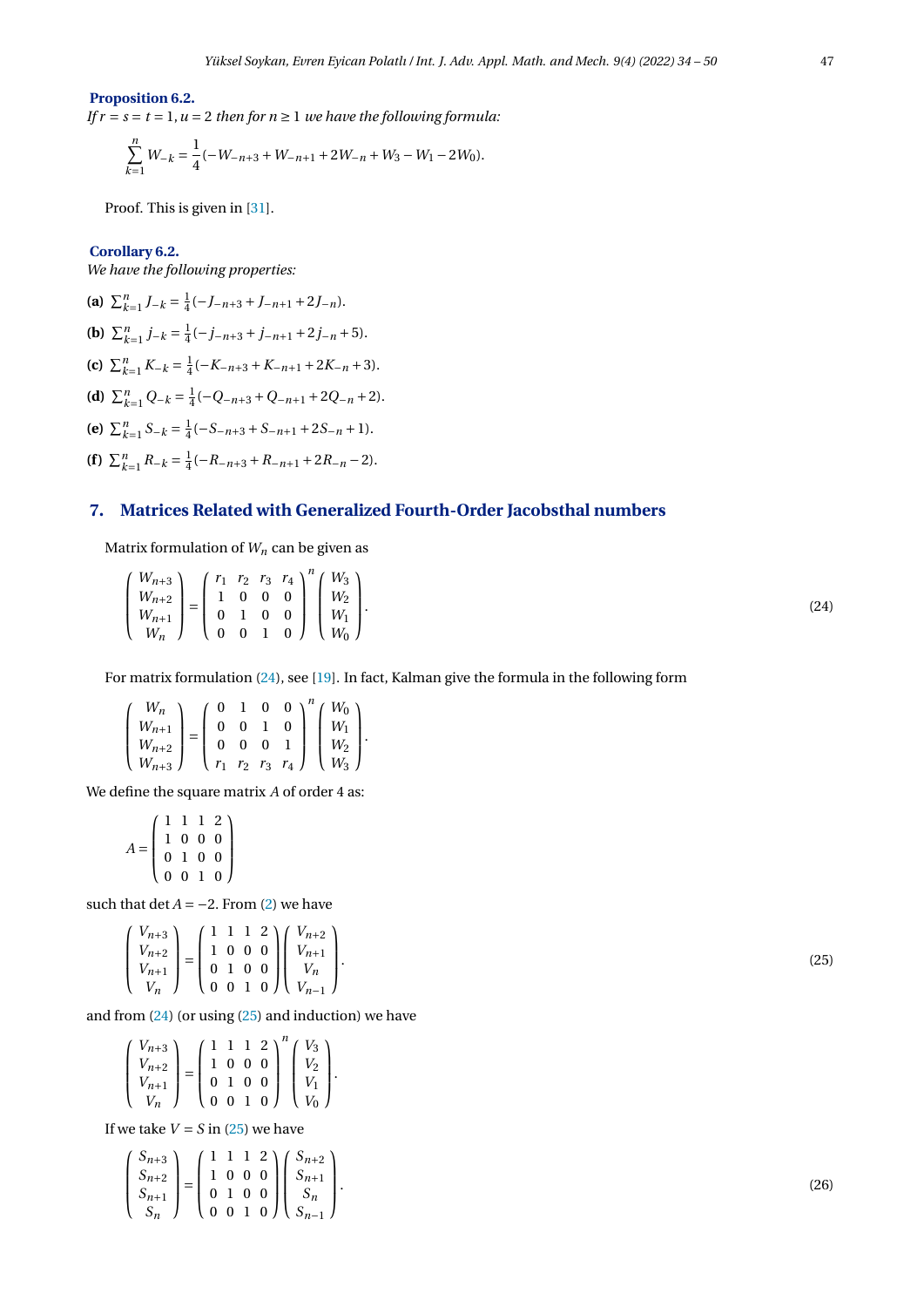We also define

$$
B_n = \begin{pmatrix} S_{n+1} & S_n + S_{n-1} + 2S_{n-2} & S_n + 2S_{n-1} & 2S_n \\ S_n & S_{n-1} + S_{n-2} + 2S_{n-3} & S_{n-1} + 2S_{n-2} & 2S_{n-1} \\ S_{n-1} & S_{n-2} + S_{n-3} + 2S_{n-4} & S_{n-2} + 2S_{n-3} & 2S_{n-2} \\ S_{n-2} & S_{n-3} + S_{n-4} + 2S_{n-5} & S_{n-3} + 2S_{n-4} & 2S_{n-3} \end{pmatrix}
$$

and

$$
C_n=\left(\begin{array}{cccc} V_{n+1} & V_n+V_{n-1}+2V_{n-2} & V_n+2V_{n-1} & 2V_n \\ V_n & V_{n-1}+V_{n-2}+2V_{n-3} & V_{n-1}+2V_{n-2} & 2V_{n-1} \\ V_{n-1} & V_{n-2}+V_{n-3}+2V_{n-4} & V_{n-2}+2V_{n-3} & 2V_{n-2} \\ V_{n-2} & V_{n-3}+V_{n-4}+2V_{n-5} & V_{n-3}+2V_{n-4} & 2V_{n-3} \end{array}\right).
$$

### **Theorem 7.1.**

*For all integer m,*  $n \geq 0$ *, we have* 

- (a)  $B_n = A^n$
- **(b)**  $C_1 A^n = A^n C_1$
- **(c)**  $C_{n+m} = C_n B_m = B_m C_n$ .

#### **Proof.**

**(a)** By expanding the vectors on the both sides of [\(26\)](#page-13-2) to 4-colums and multiplying the obtained on the right-hand side by *A*, we get

$$
B_n=AB_{n-1}.
$$

By induction argument, from the last equation, we obtain

$$
B_n = A^{n-1} B_1.
$$

But *B*<sub>1</sub> = *A*. It follows that *B*<sub>*n*</sub> =  $A^n$ .

- **(b)** Using (a) and definition of  $C_1$ , (b) follows.
- **(c)** We have

$$
AC_{n-1} = \begin{pmatrix} 1 & 1 & 1 & 2 \\ 1 & 0 & 0 & 0 \\ 0 & 1 & 0 & 0 \\ 0 & 0 & 1 & 0 \end{pmatrix} \begin{pmatrix} V_n & V_{n-1} + V_{n-2} + 2V_{n-3} & V_{n-1} + 2V_{n-2} & 2V_{n-1} \\ V_{n-1} & V_{n-2} + V_{n-3} + 2V_{n-4} & V_{n-2} + 2V_{n-3} & 2V_{n-2} \\ V_{n-2} & V_{n-3} + V_{n-4} + 2V_{n-5} & V_{n-3} + 2V_{n-4} & 2V_{n-3} \\ V_{n-3} & V_{n-4} + V_{n-5} + 2V_{n-6} & V_{n-4} + 2V_{n-5} & 2V_{n-4} \end{pmatrix}
$$

$$
= \begin{pmatrix} V_{n+1} & V_n + V_{n-1} + 2V_{n-2} & V_n + 2V_{n-1} & 2V_n \\ V_n & V_{n-1} + V_{n-2} + 2V_{n-3} & V_{n-1} + 2V_{n-2} & 2V_{n-1} \\ V_{n-1} & V_{n-2} + V_{n-3} + 2V_{n-4} & V_{n-2} + 2V_{n-3} & 2V_{n-2} \\ V_{n-2} & V_{n-3} + V_{n-4} + 2V_{n-5} & V_{n-3} + 2V_{n-4} & 2V_{n-3} \end{pmatrix} = C_n.
$$

i.e.  $C_n = AC_{n-1}$ . From the last equation, using induction we obtain  $C_n = A^{n-1}C_1$ . Now we obtain

$$
C_{n+m} = A^{n+m-1}C_1 = A^{n-1}A^m C_1 = A^{n-1}C_1A^m = C_nB_m
$$

and similarly

$$
C_{n+m}=B_m C_n.
$$

Some properties of  $A<sup>n</sup>$  matris can be given as

$$
A^{n} = A^{n-1} + A^{n-2} + A^{n-3} + 2A^{n-4}
$$

and

$$
A^{n+m} = A^n A^m = A^m A^n
$$

for all integer *m* and *n*.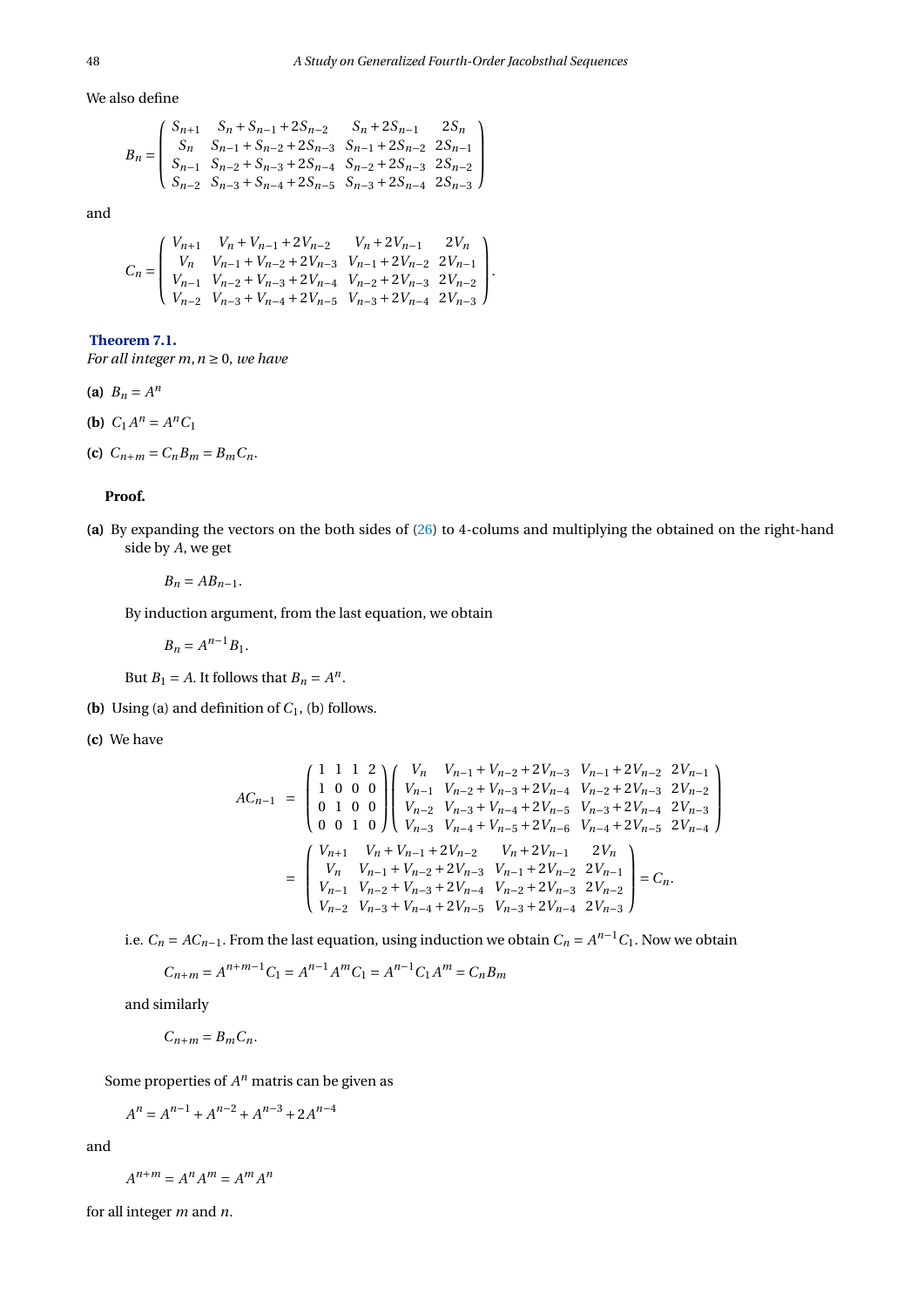**Theorem 7.2.**

*For*  $m, n \geq 0$  *we have* 

<span id="page-15-10"></span>
$$
V_{n+m} = V_n S_{m+1} + (V_{n-1} + V_{n-2} + 2V_{n-3}) S_m
$$
\n(27)

$$
+(V_{n-1}+2V_{n-2})S_{m-1}+2V_{n-1}S_{m-2}.
$$
\n(28)

Proof. From the equation  $C_{n+m} = C_n B_m = B_m C_n$  we see that an element of  $C_{n+m}$  is the product of row  $C_n$  and a column  $B_m$ . From the last equation we say that an element of  $C_{n+m}$  is the product of a row  $C_n$  and column  $B_m$ . We just compare the linear combination of the 2nd row and 1st column entries of the matrices  $C_{n+m}$  and  $C_nB_m$ . This completes the proof.

#### **Remark 7.1.**

By induction, it can be proved that for all integers  $m, n \le 0$ , [\(27\)](#page-15-10) holds. So for all integers  $m, n$  (27) is true.

#### **Corollary 7.1.**

*For all integers m*,*n*, *we have*

$$
J_{n+m} = J_n S_{m+1} + (J_{n-1} + J_{n-2} + 2J_{n-3}) S_m + (J_{n-1} + 2J_{n-2}) S_{m-1} + 2J_{n-1} S_{m-2},
$$
  
\n
$$
j_{n+m} = j_n S_{m+1} + (j_{n-1} + j_{n-2} + 2j_{n-3}) S_m + (j_{n-1} + 2j_{n-2}) S_{m-1} + 2j_{n-1} S_{m-2},
$$
  
\n
$$
K_{n+m} = K_n S_{m+1} + (K_{n-1} + K_{n-2} + 2K_{n-3}) S_m + (K_{n-1} + 2K_{n-2}) S_{m-1} + 2K_{n-1} S_{m-2},
$$
  
\n
$$
Q_{n+m} = Q_n S_{m+1} + (Q_{n-1} + Q_{n-2} + 2Q_{n-3}) S_m + (Q_{n-1} + 2Q_{n-2}) S_{m-1} + 2Q_{n-1} S_{m-2},
$$
  
\n
$$
S_{n+m} = S_n S_{m+1} + (S_{n-1} + S_{n-2} + 2S_{n-3}) S_m + (S_{n-1} + 2S_{n-2}) S_{m-1} + 2S_{n-1} S_{m-2},
$$
  
\n
$$
R_{n+m} = R_n S_{m+1} + (R_{n-1} + R_{n-2} + 2R_{n-3}) S_m + (R_{n-1} + 2R_{n-2}) S_{m-1} + 2R_{n-1} S_{m-2}.
$$

## **References**

- <span id="page-15-0"></span>[1] Aydın, F.T., On generalizations of the Jacobsthal sequence, Notes on Number Theory and Discrete Mathematics, 24(1), 120–135, 2018.
- [2] Akbulak M., Ötele¸s A., On the Sum of Pell and Jacobsthal Numbers by Matrix Method, Bull. Iranian Mathematical Society. 40(4), 1017-1025, 2014.
- <span id="page-15-1"></span>[3] Catarino, P., Vasco, P., Campos, A.P.A., Borges, A., New families of Jacobsthal and Jacobsthal-Lucas numbers, Algebra and Discrete Mathematics,20(1), 40–54, 2015.
- <span id="page-15-6"></span>[4] Cerda-Morales, G., A Note On Modified Third-Order Jacobsthal Numbers, arXiv:1905.00725v1.
- [5] Cerda-Morales G., On fourth-order jacobsthal quaternions, Journal of Mathematical Sciences and Modelling, 1 (2), 73-79, 2018.
- [6] Cerda-Morales G., On the Third-Order Jacobsthal and Third-Order Jacobsthal–Lucas Sequences and Their Matrix Representations, Mediterranean Journal of Mathematics, Mediterr. J. Math. (2019) 16:32 https://doi.org/10.1007/s00009-019-1319-9 1660-5446/19/020001-12, 2019.
- [7] Cerda-Morales G., Third-Order Jacobsthal Generalized Quaternions, SCImago Journal & Country Rank, 50, 1-100, 2018.
- [8] Cerda-Morales G., The Third Order Jacobsthal Octonions: Some Combinatorial Properties, An. St. Univ. Ovidius Constanta, 26(3), 57-71, 2018.
- <span id="page-15-7"></span>[9] Cerda-Morales G., Identities for Third Order Jacobsthal Quaternions, Advances in Applied Clifford Algebras, 27, 1043–1053, 2017.
- <span id="page-15-2"></span>[10] Čerin, Z., Formulae for sums of Jacobsthal–Lucas numbers, Int. Math. Forum,  $2(40)$ , 1969–1984, 2007.
- [11] Čerin, Z., Sums of Squares and Products of Jacobsthal Numbers. Journal of Integer Sequences, 10, Article 07.2.5, 2007.
- <span id="page-15-8"></span>[12] Cook C. K., Bacon, M. R., Some identities for Jacobsthal and Jacobsthal-Lucas numbers satisfying higher order recurrence relations, Annales Mathematicae et Informaticae, 41, 27–39, 2013.
- [13] Dasdemir A., On The Jacobsthal Numbers By Matrix Method. SDU Journal of Science, 7(1), 69-76, 2012.
- <span id="page-15-3"></span>[14] Daşdemir, A., A study on the Jacobsthal and Jacobsthal–Lucas numbers by matrix method, DUFED Journal of Sciences, 3(1), 13–18, 2014.
- <span id="page-15-4"></span>[15] Gnanam, A., Anitha, B., Sums of Squares Jacobsthal Numbers. IOSR Journal of Mathematics, 11(6), 62-64. 2015.
- <span id="page-15-9"></span>[16] Hathiwala, G. S., Shah, D. V., Binet–Type Formula For The Sequence of Tetranacci Numbers by Alternate Methods, Mathematical Journal of Interdisciplinary Sciences 6(1), 37–48, 2017.
- <span id="page-15-5"></span>[17] Horadam, A.F., Jacobsthal Representation Numbers, Fibonacci Quarterly, 34, 40-54, 1996.